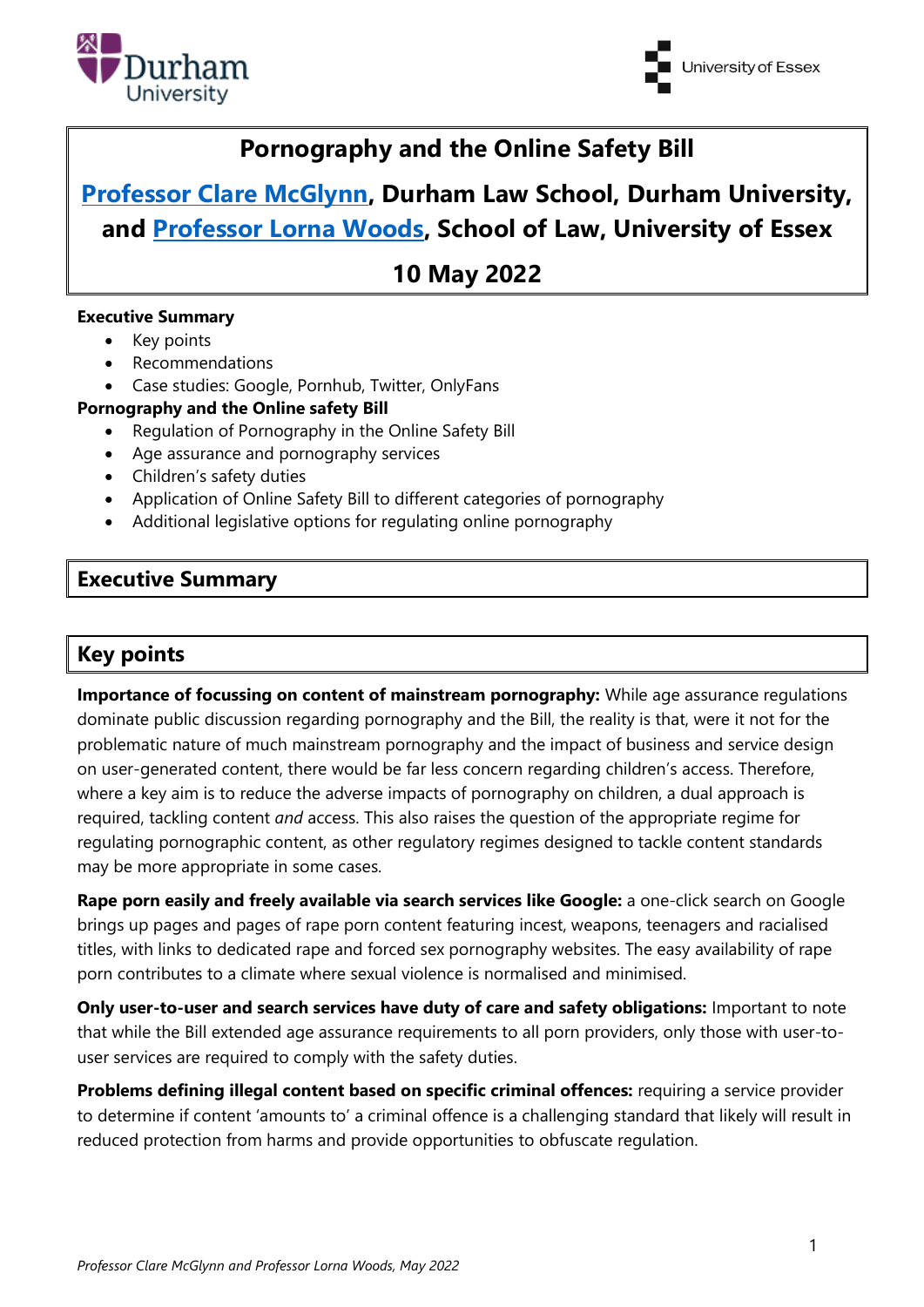



**Definition of harm does not recognise intersecting characteristics:** The definition of harm in cl 187 does not appear to recognise intersecting characteristics, such as being a black woman, leading to a lack of understanding of the nature and prevalence of online harms.

**Welcome inclusion of extreme pornography as priority offence particularly in light of easy availability of rape porn:** Listed as a priority offence, service providers – including search services - will be required to reduce the prevalence of such material online.

**Extreme pornography offence lacks clarity with risk of reduced removal of content:** However, some elements of the extreme pornography offence lack clarity, with the risk of reduced enforcement of obligations.

**Not all bestiality porn included and differences between English and Scots law:** Bestiality videos/images of masturbation are not included in the extreme porn offence in England (but they are in Scotland). Differences in law between UK jurisdictions could give rise to regulatory challenges and lack of enforcement of safety duties.

**Only some forms of intimate image abuse included as priority offence:** Sexual images distributed without consent are commonplace on mainstream porn services, but only those images which have been distributed with intent to cause distress are listed as priority offences. This excludes distribution for financial gain (hacking), sexual gratification, as part of 'collector culture', humour/kudos. The limited nature of the English law offence may mean less swift or effective removal of non-consensual material. The law in Scotland is broader than in England, Wales and Northern Ireland potentially leading to regulatory failures.

**Obscene publications not included as priority offence:** despite the Obscene Publications Act specifically targeting the distribution of obscene materials, it is not listed as a priority offence. Material that may be obscene but not extreme porn may including: bestiality involving masturbation, some incest porn, serious bodily injury, choking and suffocation porn.

**Deepfake porn not a priority offence:** The non-consensual distribution of deepfake porn which is increasingly prevalent and potentially devastating is not currently an offence in England, Wales and Northern Ireland and therefore not a priority offence. It might be considered harmful but legal, but little is known about this category, and it would only apply to the largest/riskiest Cat 1 companies.

**Few restrictions on user uploading of non-consensual porn:** The ease of uploading material to porn services makes non-consensual distribution of sexual images straightforward, with images/videos going viral extremely quickly. There are no requirements on user-to-user dedicated pornography services to authenticate the age or consent of those in videos/image uploaded by users. Adding friction to this process may reduce virality of some forms of non-consensual sexual material.

**Proactive regulation of porn services will be required:** Unless Ofcom proactively engages with userto-user dedicated pornography services they are unlikely to change their current practices. For example, the terms and conditions of the largest porn services bear no relation to the content available online and victims report serious difficulties getting non-consensual material removed.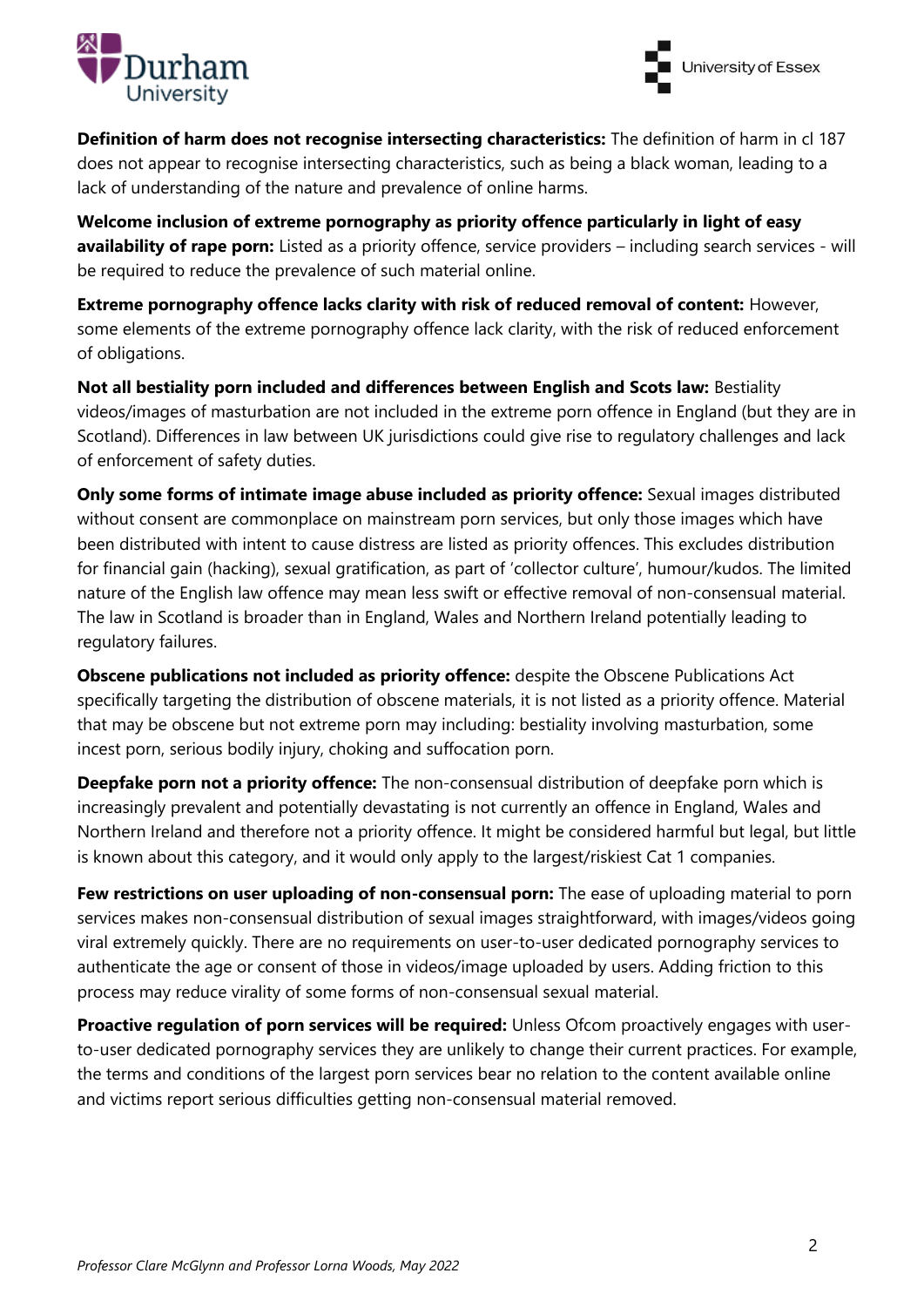

University of Essex

#### **Recommendations**

### **Overarching recommendations**

**Priority content not tied to specific criminal offence:** Ultimately, broader definitions of priority illegal content, not tied to very specific criminal offences, would provide far greater protection against online harms.

**Expand definition of illegal content:** amend cl 52(2) which defines illegal content as that which 'amounts to' a criminal offence to either where service providers have 'reasonable grounds to believe' an offence has been committed, as in an earlier draft of the bill, or where 'content is of a type likely to constitute' an offence.

**Include Scotland and Northern Ireland offences as priority offences:** amend priority offences in Schedule 7 to include equivalent offences under Scots and Northern Irish law.

**Include in Bill schedule of harmful but lawful content:** Amend Bill to include Schedule of content harmful but lawful to adults and include deepfake/altered porn as a priority content harmful to adults and to children.

**Mandatory Code of Practice regarding online violence against women and girls:** amend the Bill to obligate Ofcom to adopt a code of practice regarding online violence against women and girls to ensure, better understanding of nature and harms of abuse, including intimate image abuse, and to identify best practice in relation to complaints, swift removal of material and transparency reporting.

**Revise harm definition to include intersecting characteristics:** the definition of harm needs to be revised to ensure account can be taken of intersecting characteristics such as those specified in the Equality Act 2010.

## **Pornography specific recommendations**

**Verification of age/consent of uploaders:** require user-to-user dedicated porn companies to verify the age/consent of all those in pornographic videos/images uploaded to their services

**Amend definition of illegal content:** amend cl 52 so that rather than requiring content to 'amount to' the relevant criminal offences, the definition should refer to 'content of a type likely to constitute ' such an offence or content where 'there are reasonable grounds to believe ' it might constitute such an offence.

**Deepfake porn included as priority harmful content:** include non-consensual distribution of deepfakes/altered sexual images as a priority harm in a schedule listing content harmful to adults and schedule of primary priority content harmful to children.

**Obscene Publications Act:** add to list of priority offences in Schedule 7.

**Content harmful to adults list:** produce list of content harmful to adults, to include distribution of deepfake porn, all forms of non-consensual porn not criminalized and incest porn not falling within obscenity laws.

**Harmonise age assurance/verification requirements:** make the requirements and obligations in cl 68(2) regarding provider porn and cl 31(2) the same to ease enforcement.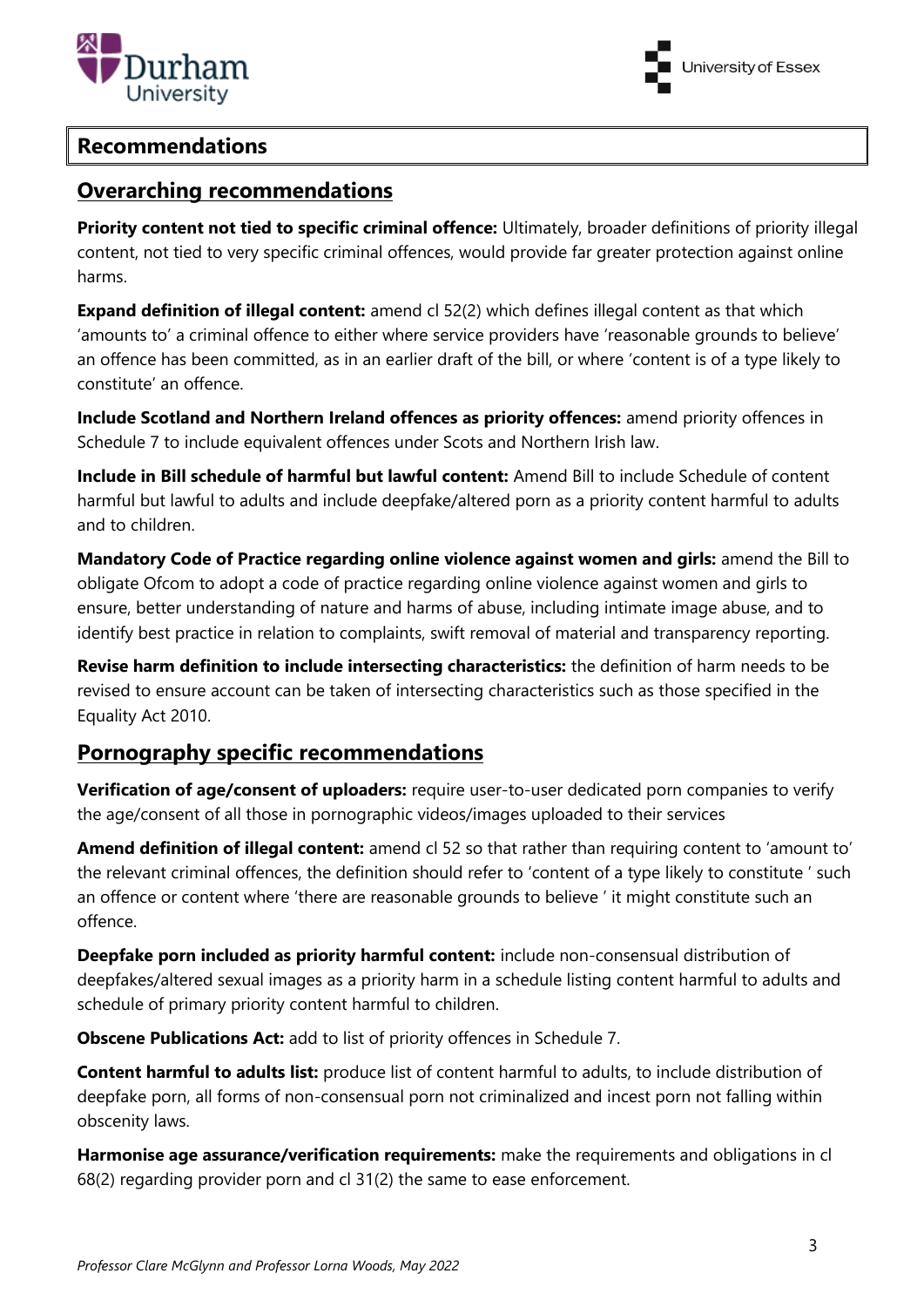



#### **Criminal law amendments to provide greater regulation of porn services:**

**Deepfake porn/altered images - amend criminal law to include distribution of deepfakes:** amend section 33 to include altered images, as is already the law in Scotland.

**Criminalise false representations of consent when uploading:** introduce new offence criminalising the individual user who makes false representations of consent when uploading to porn websites.

**Amend law on intimate image abuse:** Government to commit to reviewing the law on intimate image abuse following publication of Law Commission report and to swift new legislation providing a comprehensive, straightforward law, with Schedule 7 being urgently amended to include new offences.

## **Case studies: Online Safety Bill and pornography access and content**

We provide below some initial suggestions as to how the Online Safety Bill might affect the availability and content of pornography current available. This analysis is preliminary as there are many areas of the Bill that are not clear, not yet substantiated in terms of detail or there is a lack of specificity as to how provisions will operate in practice.

## **Google: search service with porn easily accessible**

Google is an example of a search service covered by the Bill (cl 2) and which could be affected to a considerable extent by the obligations in the Bill.

*Availability of pornography:* Pornography, including extreme pornography, is easily accessible via the most basic, one-click search on google. This includes the easy search for and return of extreme pornography, other illegal porn and incest porn. The easy availability of rape pornography via one-click on Google provides a clear example of how easy it is to access material that is unlawful to possess or distribute, and which plays a significant role in normalizing and minimizing sexual violence.

*Children's access:* As the service is a search service and not a provider of porn, it is not affected by the Part 5 children's access obligations.

*Children's duties of care***:** Google is a service likely to be classed as 'likely to be accessed by children' and therefore child safety duties apply. These require a search service to minimise the risk of children in age groups judged to be at risk of harm from encountering search content that is harmful (including pornography which is priority content). However, the obligation is to 'minimise' risks and harms and may be satisfied by means such as parental controls.

#### *Other duties of care:*

**(a) risk assessment:** Google will be required to undertake a risk assessment including identifying the level of risk of encountering priority illegal content, such as extreme porn, as well as identifying the nature and severity of harm that might be suffered. There is a very high level of risk of encountering extreme porn (and other illegal porn) through search on Google, and the harm is considerable (hence why the possession of this material is a criminal offence).

**(b) safety duties:** The safety duties require search services to minimise the risk of individuals encountering priority illegal content and other illegal content of which it has been made aware. It must also make publicly available statements how individuals are to be protected from illegal content. In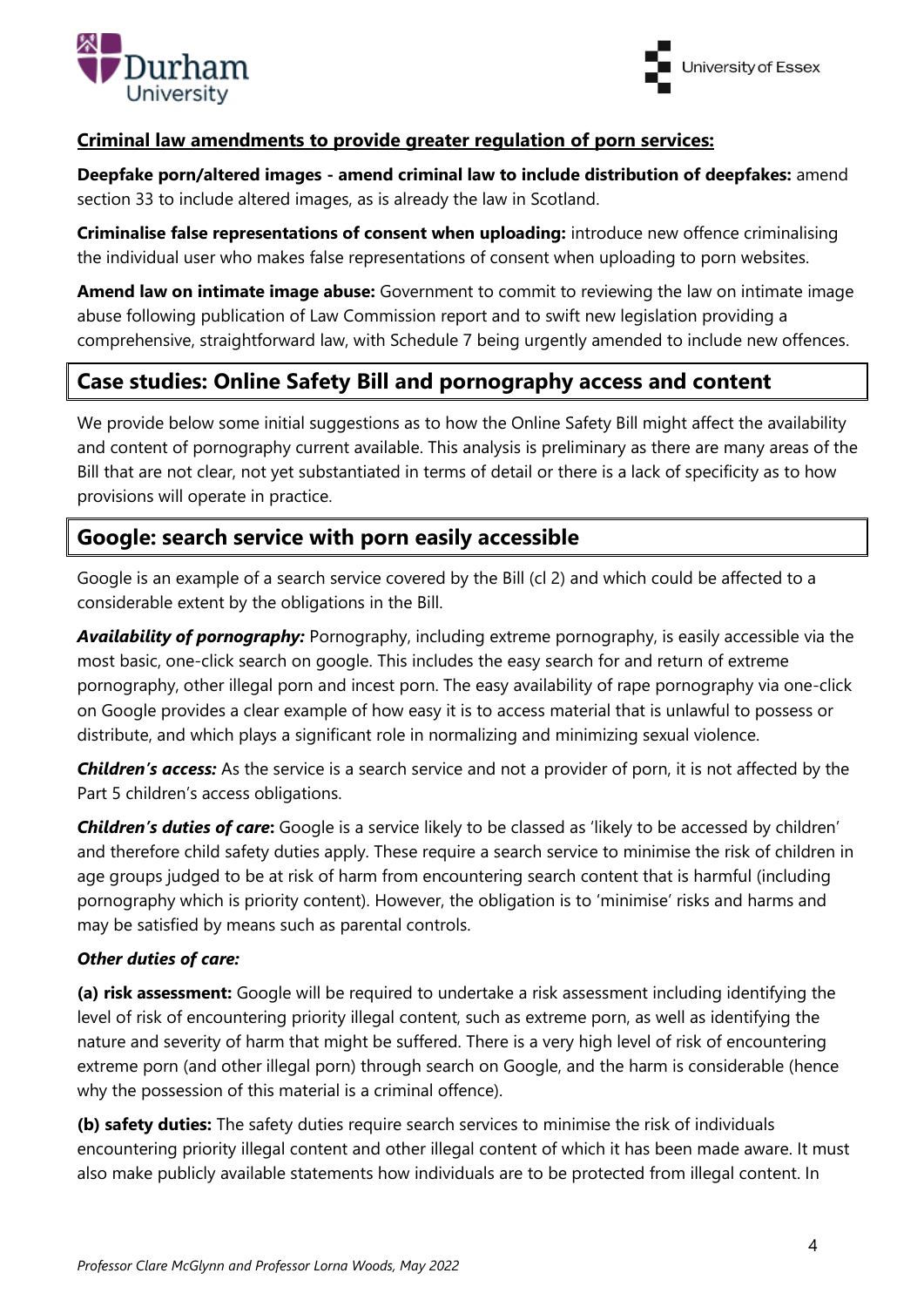



terms of priority offences, this will principally mean ensuring no extreme porn on the service, as well as any private, sexual material distributed without consent and with intent to cause distress. There are no obligations with regard content that is harmful to adults.

**Change following the Bill:** The duty of care applying to priority offences, such as extreme pornography including rape porn, should make a considerable difference to searches on Google. Google will be obliged to *minimize* the risk of encountering this material which at present is astonishingly easy to access. This will require considerable steps to alter search services compared to current practice.

## **Pornhub and similar large, mainstream, commercial porn services**

These are services dedicated to distributing pornography and include user-generated content as well as service provider content. The services are free and easily accessible.

*Availability of pornography:* Evidence suggests there is a considerable amount of sexually violent and unlawful material (intimate image abuse videos/images) on these sites, as well as deepfake/altered videos, despite terms and conditions, and public statements, suggesting otherwise.

*Children's access:* In relation to provider porn (as opposed to porn uploaded by users), they will be subject to the duty to restrict access to children (through child safety duties in cl 68(2)), though note the ease of evading restrictions through VPNs and similar. As regards user-generated content, service providers would either have to ensure that children cannot access the service (cl 31(2)) or comply with the children's safety duty.

**Other duties of care:** These will apply to user porn, but not porn provided by the porn service. There are separate duties depending on the type of content. The illegal content safety duty includes obligations to proactively ensure users do not encounter content amounting to priority offences, including extreme pornography and some forms of intimate image abuse material. In relation to other illegal material, for example obscene publications, there are reduced obligations, including having a system remove such content swiftly when notified. Services could be more proactive in removing such content: the Bill envisages the possibility of "proactive technologies" (including content moderation technology, user-profiling technology and behaviour identification technology) in relation to illegal content. It is unclear, however, what level of action will be expected in relation to the different types of illegal content. For content harmful to adults, the obligations on service providers only apply to priority content and that is limited to telling users how such content would be treated by the provider and giving users tools to curate their own experience. This set of obligations only apply to a limited number of service providers: those large and risky (Cat 1).

#### *Change following the Bill:*

**(a) content:** While new illegal content duties could impact on the content available, there are unlikely to be any significant changes regarding content unless there is proactive investigation and challenge from Ofcom, due to these services currently failing to comply with their own terms of service and obfuscating attempts to remove unlawful content. The obligations regarding content that is deemed harmful to adults is very weak; it is unclear as yet which companies would have obligations as regards this category of content in any event.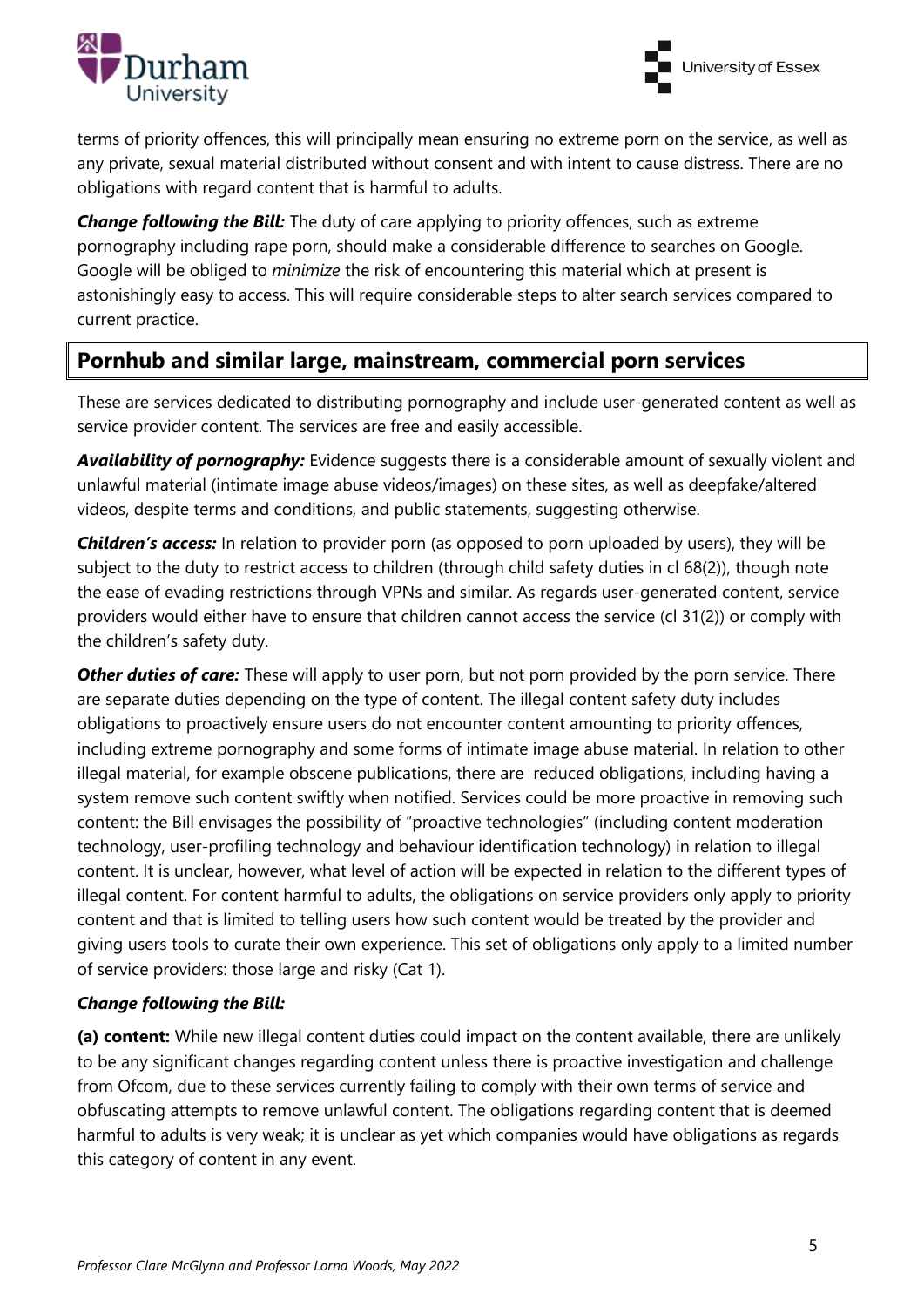



**(b) access:** While age assurance will need to be formally introduced, it is unclear whether the obligations in clauses 68(2) affecting provider porn, and 31(2) on user porn, will require the same standards of age assurance as each other, and whether these will amount to more stringent requirements than current industry practice. There is no automatic linking of the two provisions, leaving the possibility that a service which complies with cl 68(2) does not satisfy cl 31(2) and therefore would still have to engage with the children's safety duties (or vice versa). If there is no tightening of standards, the ease of circumventing such restrictions, especially by older children, will mean young people continue to access pornography from the mainstream commercial sites.

## **Twitter: user to user service with porn content, likely accessed by children**

Twitter is an example of a user-to-user service where user-generated pornography can be easily accessed and is likely to be a Category 1 service.

*Availability of pornography:* Pornography is easily accessible on Twitter.

*Children's access:* As Twitter only displays user-generated porn, the access restrictions in Part 5 of the Bill do not apply. Platforms providing user porn only, such as Twitter, will be subject to the general children's safety duties as they are likely to be accessed by children (unless they put in place measures to ensure that children do not access the service (cl 31(2)).

*Children's duties of care***:** As the Government has indicated that all pornography will be classed as 'priority content' regarding children, this would require Twitter to protect children in age groups judged to be at risk of harm from encountering this content, for example by using age assurance mechanisms.

**Other duties of care:** This will principally mean ensuring no extreme porn on the service. More challenging will be obligations to ensure that some forms of non-consensual sexual material listed as priority offences are not encountered through the service, and to take down that content swiftly on becoming aware of it. In relation to other illegal pornography, such as obscene materials, there are reduced obligations, such as having a system to remove such content when notified, as described above regarding Pornhub. The obligations in relation to content that is harmful to adults are weak, though the service providers should apply their terms of service consistently and provide user empowerment tools.

**Change following the Bill:** As pornography is likely to be classed as 'priority content' regarding children, this would require Twitter to protect children in age groups judged to be at risk of harm from encountering this content, for example by using age assurance mechanisms. It is unclear exactly what will be required to meet this obligation. As some forms of intimate image abuse material are classes as priority offences, measures ensuring such content is not encountered will be required, with swift takedown.

## **OnlyFans: user-to-user service with porn content**

OnlyFans is an example of a user-to-user service displaying pornography. The extent of its obligations will depend on whether it is classed as a service 'likely to be accessed by children'. While the service is aimed at over 18s, recent investigations have shown how easy it has been for children to establish accounts.<sup>1</sup>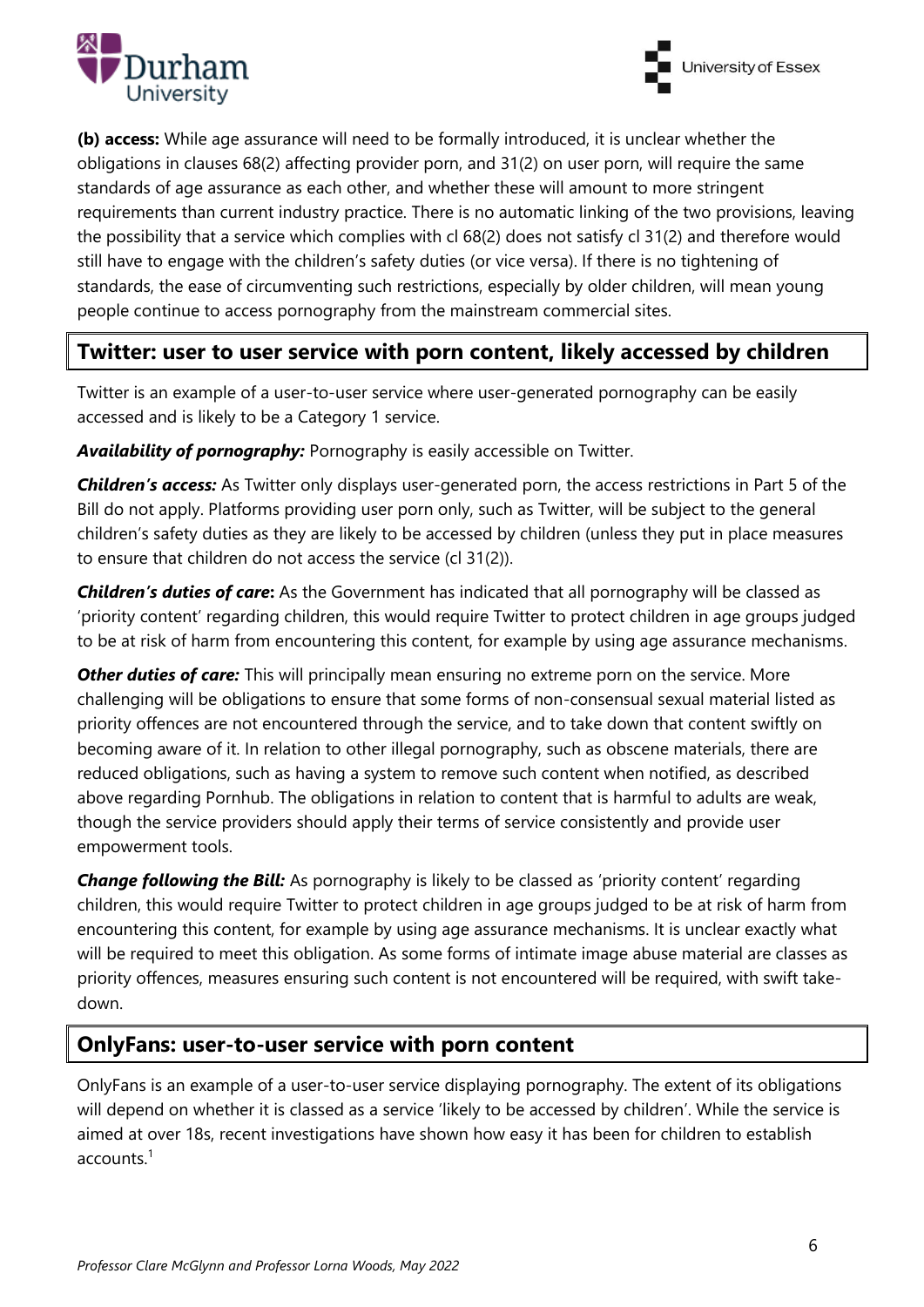



#### *Availability of pornography:* Pornography is easily accessible on OnlyFans.

*Children's access and children's duties of care:* There is a two-fold test for 'likely to be accessed by children': (a) could the service be accessed by a child (satisfied if, for example, age assurance measures are weak and ineffective); and (b) there 'a significant number' of children so accessing. It is not clear what the threshold is for 'significant' numbers accessing. It seems likely, therefore, that OnlyFans will need to ensure robust age assurance measures to ensure children are not accessing the service.

*Other duties of care:* The approach to extreme porn is the same as for Twitter. There may be challenges where there is pornographic material on the boundaries of extreme pornography, obscene material and lawful pornography, particularly with BDSM material and other pornography which may represent a criminal offence (harm above the threshold to which consent is not possible). OnlyFans will be obligated to 'mitigate and manage' risks regarding illegal content, but it is not clear how robust this requirement will be though it is likely to require illegal material (and priority offence if extreme pornography) to be removed when notified.

**Change following the Bill:** As OnlyFans is based on user-generated material over which the content creators have control, there is far less scope for unlawful and harmful material on the service. As the Bill largely focuses on criminal content (regarding adults), the Bill will likely have little impact on the content available on the site. Far more of an issue is the use of content creators' pornographic material without their consent, such as pornography unlawfully downloaded from OnlyFans and distributed on other porn services and forums.

| <b>Summary of duties of care and access</b>                                                                                   |                                 |                                                                                      |
|-------------------------------------------------------------------------------------------------------------------------------|---------------------------------|--------------------------------------------------------------------------------------|
| Type of pornography service                                                                                                   | <b>Duties of</b><br>care        | <b>Restricting children's</b><br>access                                              |
| Porn services providing platform porn and user porn (if<br>the user element is of sufficient size/risk to be in scope)        | Yes<br>(regarding<br>user porn) | Yes (regarding user porn)<br>through child safety duty                               |
| Porn services in scope providing platform porn only (not<br>user porn)                                                        | <b>No</b>                       | Yes (through Part 5)                                                                 |
| User-to-user service in scope that shows or displays user-<br>porn and likely to be accessed by children (eg Twitter)         | Yes                             | Yes through child safety<br>duty (but forms of age<br>assurance likely satisfy duty) |
| User-to-user service in scope that shows or displays user-<br>porn (but not likely to be accessed by children eg<br>OnlyFans) | Yes                             | No (unless likely to be<br>accessed by children)                                     |
| Porn service not in scope                                                                                                     | <b>No</b>                       | <b>No</b>                                                                            |
| Search service in scope                                                                                                       | yes                             | Yes through child safety<br>duty (but forms of age<br>assurance likely satisfy duty) |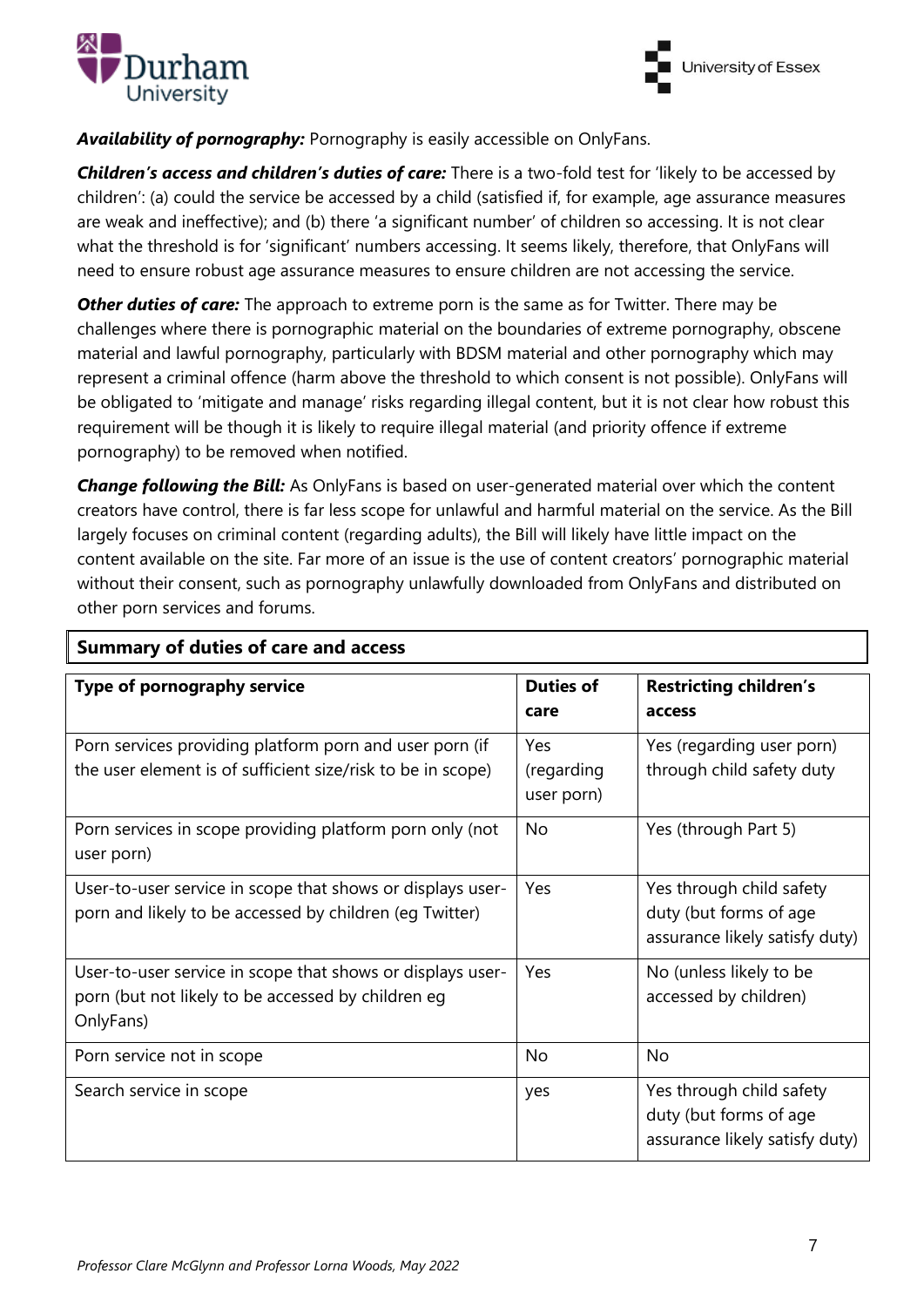



# **Pornography and the Online Safety Bill**

This briefing covers the following issues:

- **Regulation of pornography in Online Safety Bill**
- **General regulatory scheme of duties of care, risk assessment and mitigation**
	- o Defining 'illegal' content
	- o Obligations regarding illegal content
	- o Defining content harmful to adults and to children
	- o What are the obligations regarding non-designated (non-priority) illegal content?
	- o User to user duties of care
	- o Search services and duties of care
- **Age assurance and pornography services**
- **Children's safety duties**

#### • **What forms of pornography are regulated in the Bill and how?**

- o Child sexual abuse imagery (illegal content, listed Schedule 6)
- o Obscene publications encouraging child sexual abuse
- o Extreme pornography (illegal content, priority offences listed in Schedule 7)
- o Some forms of intimate image abuse material (non-consensual porn) (illegal content, priority offence, listed in Schedule 7)
- o Obscene publications regarding adults (which are not extreme porn (illegal non-designated content)
- o Pornography that is lawful but harmful to children
- o Pornography that is lawful but harmful to adults
- **Additional legislative options for regulating online pornography**
	- $\circ$  Require porn companies to verify age/consent
	- o New offence criminalising individual users making false representations of consent

# **Regulation of Pornography in the Online Safety Bill**

The Online Safety Bill does not directly regulate content: instead, it looks at features of in scope services and the impact of those features on the existence, dissemination/promotion and access to certain types of content, including pornography (Part 3). Additionally, there are requirements to restrict children's access to pornography included in Part 5 of the Bill.

It is important to note that while age assurance regulations dominate public discussion regarding pornography and the Bill, in view of the relative ease by which such measures can be circumvented, particularly by older children<sup>2</sup>, focus should remain on the general duties of care and their impact on the pornography content that is freely and easily available to adults and children. The reality is that, were it not for the problematic nature of much mainstream pornography and the impact of business and service design on user-generated content (such as easy uploading of user-generated porn including unlawful material), there would be far less concern regarding children's access.<sup>3</sup> Therefore, where a key aim is to reduce the adverse impacts of pornography on children, a dual approach is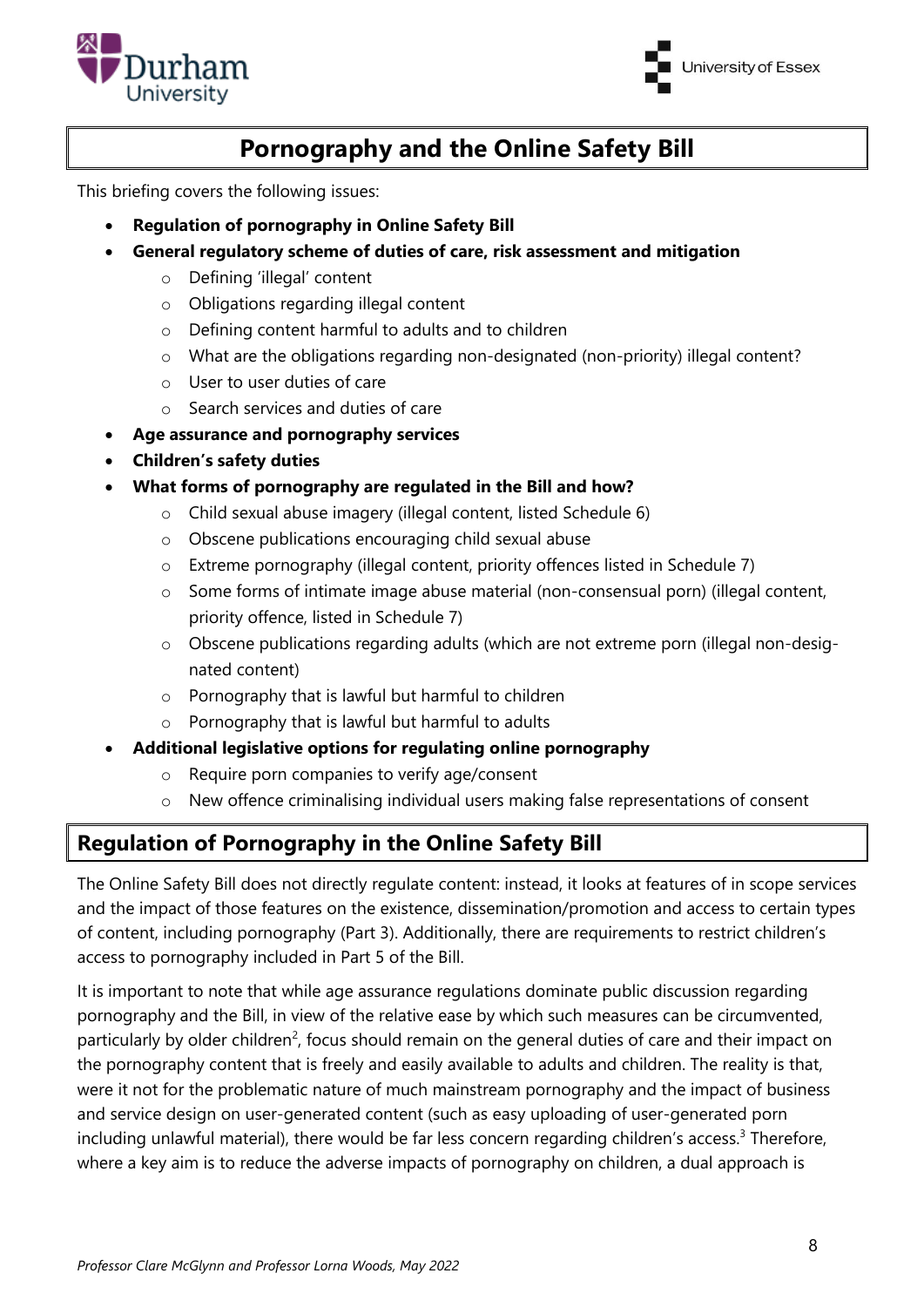



required, tackling content *and* access. Whether this is achieved just through the Online Safety Bill is another question; there are other regimes which are designed to tackle content standards in a way that the Online Safety regime does not. The Online Safety regime should however be drafted to link into those other regimes where they exist.

In addition, greater focus and analysis is required on the extent to which pornography content is, or is not, impacted by the Bill in light of the extent of sexually violent, unlawful and potentially harmful easily and freely available on mainstream pornography services and through search services.<sup>4</sup>

#### **General regulatory scheme of duties of care, risk assessments and mitigation**

The Online Safety Bill applies to three types of service where they have links with the UK: user-to-user services; search services; and other internet services that are providers of pornographic content.

A large proportion of the Bill elaborates 'duties of care' that are imposed on user-to-user services and search services. Where a service provides pornography but not from users (a 'regulated provider pornographic content', see more below), Part 5 imposes duties regarding children's access to ensure they are not normally able to encounter pornography (eg by using age verification).

While the Bill is ostensibly focused on the systems and processes of service providers, the scope and application of the duties differs considerably between different categories of content. Further, regarding pornography content, the duties of care only relate to user pornography and not provider pornographic content (see further below).

The duties of care comprise a bundle of duties that vary in scope depending on the nature (user-touser or search) and size/riskiness of the service. The duties include a risk assessment obligation and safety duty to mitigate risks in relation to three types of content, though not all service providers have duties in relation to all three types (cl 6 and cl 21):

Illegal Content

- Priority content, including terrorism (listed in Schedule 5), child sexual abuse and exploitation (listed in Schedule 6) and other criminal offences listed in Schedule 7
- non-designated illegal content as defined in cl 52(4)(d)

#### Content harmful to children

- Primary priority content harmful to children designated by the Secretary of State as such
- Priority content harmful to children designated by the Secretary of State as such
- Non-designated content that is harmful to children (and which is 'of a kind which presents a material risk of significant harm to an appreciable number of children in the UK' (cl 53(4)(c))

Content harmful to adults

- Priority content harmful to adults designated by the Secretary of State as such.
- non-designated content that is harmful to adults

The risk assessment duty requires services to assess the level of risk in relation to relevant categories of content on the platform; the safety duties require the service to take proportionate steps to mitigate and manage those risks. For priority harms, the nature of the safety duties are set down in more detail.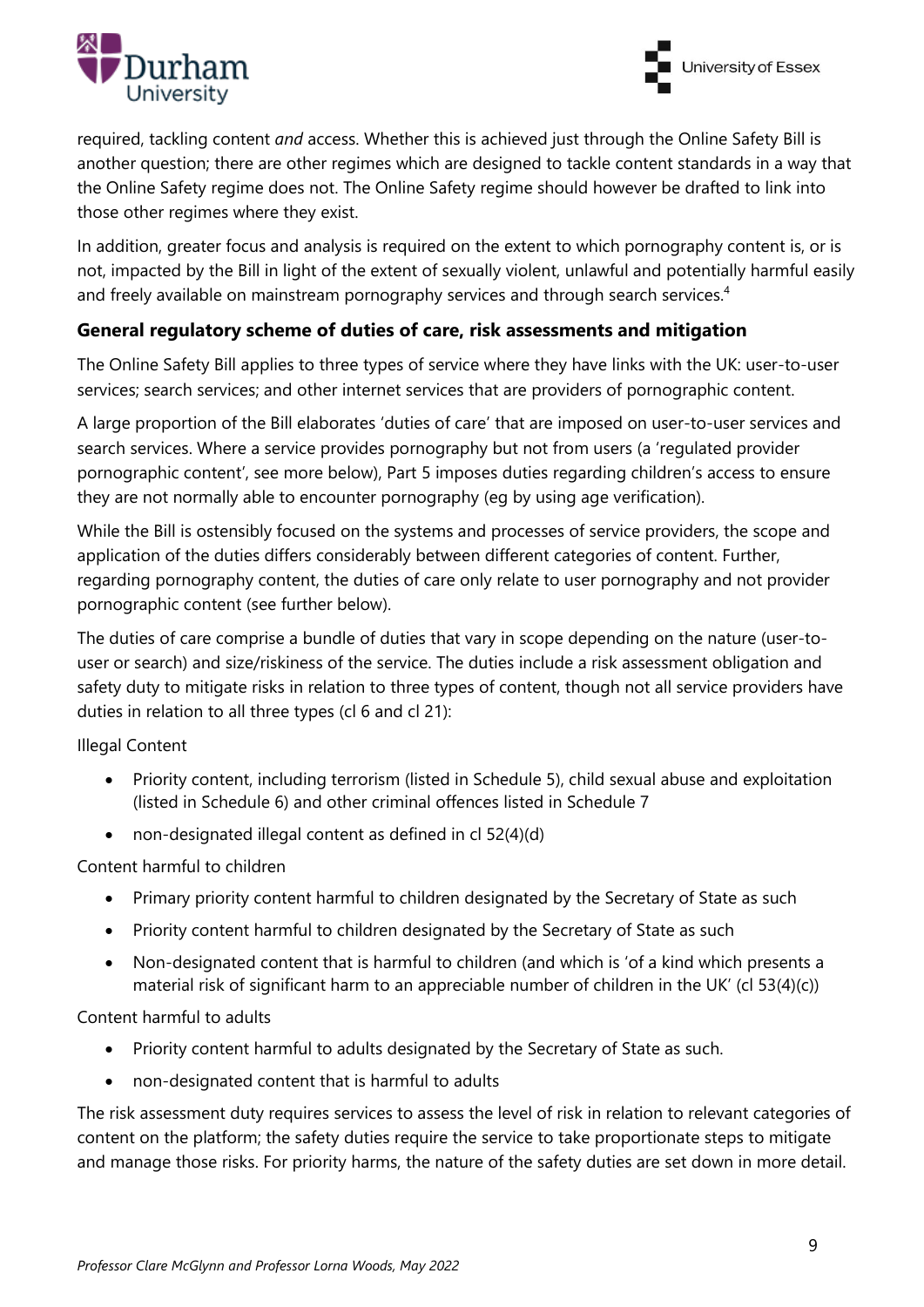



Additionally, there are obligations to provide reporting and complaints mechanisms, as well as recordkeeping and review duties. For most services there will be transparency reporting obligations.

All services are subject to the illegal content duties; services that are likely to be accessed by children are subject to the children's risk assessment and safety duties. Only the largest and riskiest user-to-user services have obligations with regard to content that is harmful to adults (Category 1 services), and this brings with it extra duties including the obligation to provide identity assurance functionality.

The overall regime requires services to comply with the obligations in the Bill, enforced by the regulatory Ofcom. In reality, Ofcom will be prioritising its work. Only if there is proactive attention to porn services is there likely to be any change. For example, at the moment, the terms and conditions of service of the largest porn companies bear no relation to the material on their websites.<sup>5</sup> Further, victims report serious difficulties in getting non-consensual material swiftly removed from porn websites.<sup>6</sup>

### **Defining 'illegal' content**

Illegal content refers to content which "amounts to" a "relevant offence" (cl 52(2)). Relevant offences are terrorism offences listed in Schedule 5, child sexual exploitation and abuse offences listed in Schedule 6, priority offences listed in Schedule  $7<sup>7</sup>$  and a fall-back category of offences comprising offences "where the intended victim is an individual".

Defining illegal content as that which 'amounts to' a criminal offence seems to require the service provider to make an assessment, and to get it right, of whether an offence has been committed. This brings into play questions not just about the *nature* of the content, but also other aspects of the offence, notably defences and the mental state of the defendant. This appears to mean that the same content may or may not fall within the regime depending on external factors such as the defendant's state of mind or having a defence. $8$  In essence, it is challenging to determine from the content of material whether a criminal offence has been committed.

This is a particular issue in relation to pornography as the principal way in which it is regulated in the Bill is via enumeration of various criminal offences. The concerns, therefore, over the use of lists of offences and requiring service providers to determine whether content 'amounts to' a criminal offence have great significance.

Overall, the fundamental problem is that this approach, requiring an assessment as to the application of the criminal law, leads to possibly very specific assessments of individual items of content. This is not compatible with a systems-based approach requiring service providers to have systems in place to deal with types of content, *equivalent* to that which would form part of a criminal offence, were all the other elements of the offence present.<sup>9</sup>

In contrast, an earlier draft Bill referred to a service provider having 'reasonable grounds to believe' an offence had been committed which granted more latitude in determining the scope of obligations, a standard more consonant with the challenges of identifying whether offences have been committed. While 'amounts to' may have been added in the hope of increasing certainty, in practice it may mean more leeway to avoid obligations and greater requirements on service providers to make assessments as to whether illegality duties apply.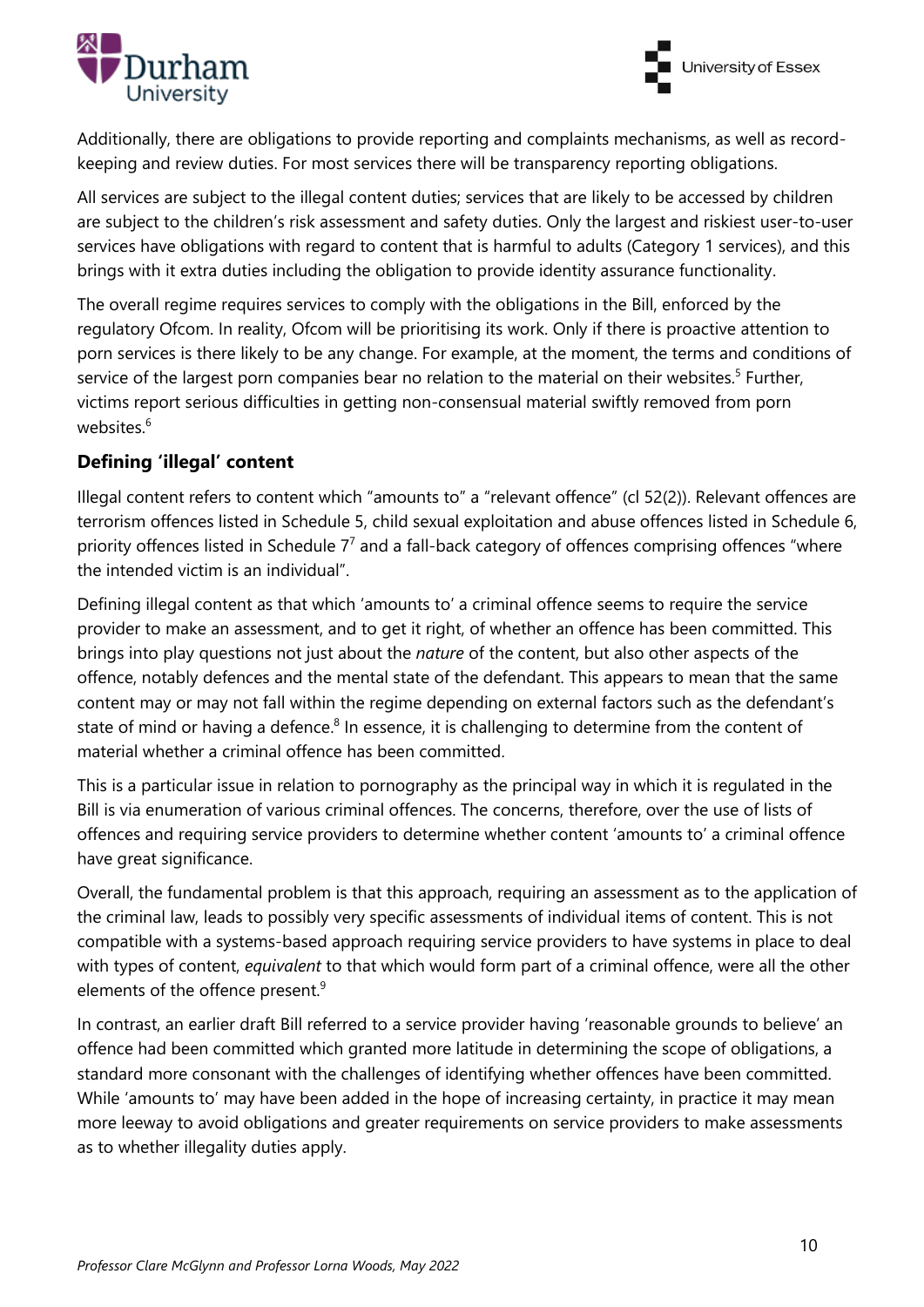



The detail in the analysis below of the relevant pornography offences belies any notion that specifying criminal offences provides clarity. It is arguable that the opposite is true. Provisions of a more general nature would likely provide more useful guidance and obviate detailed discussion, complaints and legal action, such as 'content of a type likely to constitute extreme pornographic imagery' or content where 'there are reasonable grounds to believe might constitute an extreme pornographic image'.

**Recommend amending definition of illegal content:** amend cl 52(2) which defines illegal content as that which 'amounts to' a criminal offence to where service providers have 'reasonable grounds to believe' an offence has been committed, as in an earlier draft of the bill.

#### **Obligations regarding illegal content**

For illegal content, there are general obligations to mitigate the risks from such content (see cl 9(2)). These would seem to apply to priority content too. Additionally, there are more specific obligations. That includes an obligation to operate a service using proportionate systems and process designed to

- a) prevent individuals from encountering priority illegal content by means of the service;
- b) minimise the length of time for which any priority illegal content is present;
- c) where the provider is alerted by a person to the presence of any illegal content, or becomes aware of it in any other way, swiftly take down such content.

It is not clear whether each category of priority content has to be treated the same way under each of (a) and (b). Article 9(4) lists the sorts of measures that a service provider could consider in order to satisfy these obligations, including design of functionalities as well as content moderation. Measures can include 'proactive technologies', defined in cl 184; indeed, OFCOM may require the use of such technologies (cl 116). There are also obligations to have reporting and complaints systems in place.

#### **Defining Content Harmful to Adults and to Children**

Content that is harmful to children or harmful to adults is either content listed as priority content or is defined as "content of a kind which presents a material risk of significant harm to an appreciable number" of children or adults, as the case may be, in the UK (cl 53(4)(c) and cl 54(3)(b) respectively). "Harm" itself is defined as "physical or psychological harm" (cl 187(2)).

In defining harm, cl 187(4) recognises that harm may arise where individuals do or say something as a result of content that is 'related to the other person's individual characteristics or membership of a group'. However, the language used implicitly assumes that there will be a single characteristic defining the group, and thus does not deal with intersecting characteristics, for example racism and sexism. This is a significant gap as, for example, black and minoritised women experience online abuse, and at disproportionate levels, based on being black/minoritised *and* a woman.

Moreover, the definition of harmful content, by referring to the population of the UK as a whole, does not acknowledge that some groups are both more likely to be harmed by certain types of material and more likely to encounter it. For example, black women are disproportionately affected by online abuse and targeted for that abuse due to being both black and a woman (sometimes referred to as misogynoir). However, whether the harms to black women are 'significant' to an "appreciable number" of adults in the UK is not clear and the risk is that they are not. sets the bar low enough to compensate for this is open to question. Given that the definition in clauses 53(4)(c) and 54(3)(b) are gatekeeper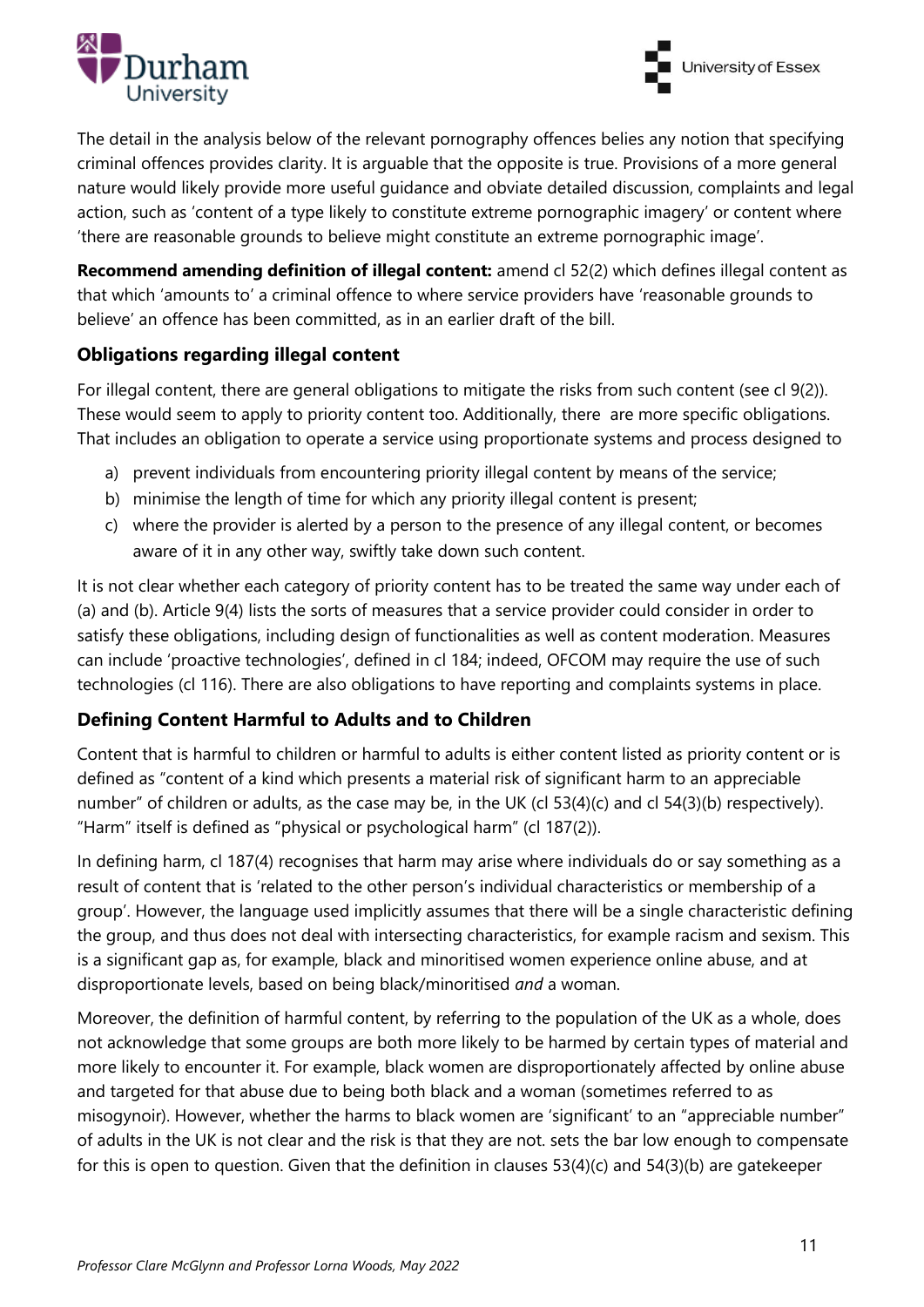



clauses for the applicability of the safety duties, recognition of differential risks of harm in the subsequent duties of care cannot compensate for this weakness.

**Recommendation:** amend definition of harm to ensure account can be taken of intersecting characteristics such as those specified in the Equality Act 2010.

#### **What are the obligations regarding non-designated (non-priority) illegal content?**

For non-designated illegal content, a service provider must first carry out a risk assessment (cl 8) and then 'take or use proportionate measures to effectively mitigate and manage the risks of harm to individuals' (cl  $9(2)$ ).<sup>10</sup> The obligation, therefore, is to 'mitigate and manage risks', compared with priority content where the requirement is to prevent users from encountering the content, and to minimise the length of time it is available. Mitigating and managing risks might involve measures such as "arrangements for compliance and risk management, service design, policies on access and use (eg preventing repeat offenders using their services), content moderation (for example content removal), user empowerment and support measures and staff policies",<sup>11</sup> and can include "proactive technologies"<sup>12</sup>.

Further, where service providers are 'alerted by a person to the presence of any illegal content, or becomes aware of it in any other way, swiftly take down such content' (cl 9(3)(c)). There is no guidance on "swiftly"; it is unclear whether 'swiftly' is less onerous in relation to non-designated illegal content than priority illegal content – the systems should be proportionate.

Service providers must also outline in their terms of service how illegal content of various types are dealt with, as well as the use of any "proactive technology" and to enforce those terms of service consistently. There are also general duties about protecting freedom of expression and, to a lesser extent, privacy – these apply to all types of illegal content.

#### **User-to-user duties of care**

The user-to-user duties of care (Part 3, chapter 2, sections 6-20) apply to a user-to-user service that includes user porn and provider porn. But, these duties do not extend to provider porn or to 'the design, operation of use of the service so far as relating to that [provider] content' (section 7(1)). This means that a porn service that includes provider and user porn would need to separate out its functions, operation, impacts according to whether they are part of the user-to-user elements of the service, or provider elements.

What this suggests is that the user-to-user duties of care could apply to mainstream commercial porn sites, but only in relation to user-generated content likely to be encountered by other users, and not in relation to any content that is the service providers' content. Moreover, the duties do not apply to any of the systems or processes (eg recommender tools) of the porn platform in relation to service provider content (provider porn).

#### **Search services and duties of care**

Search results containing pornographic content, as well as ads for porn placed via the search engine ad distribution functionalities, could be "regulated content" for the search engines' duties of care. Search services have safety duties (cl 24) to operate their services using proportionate systems and processes designed to minimise the risk of individuals encountering priority illegal content and other illegal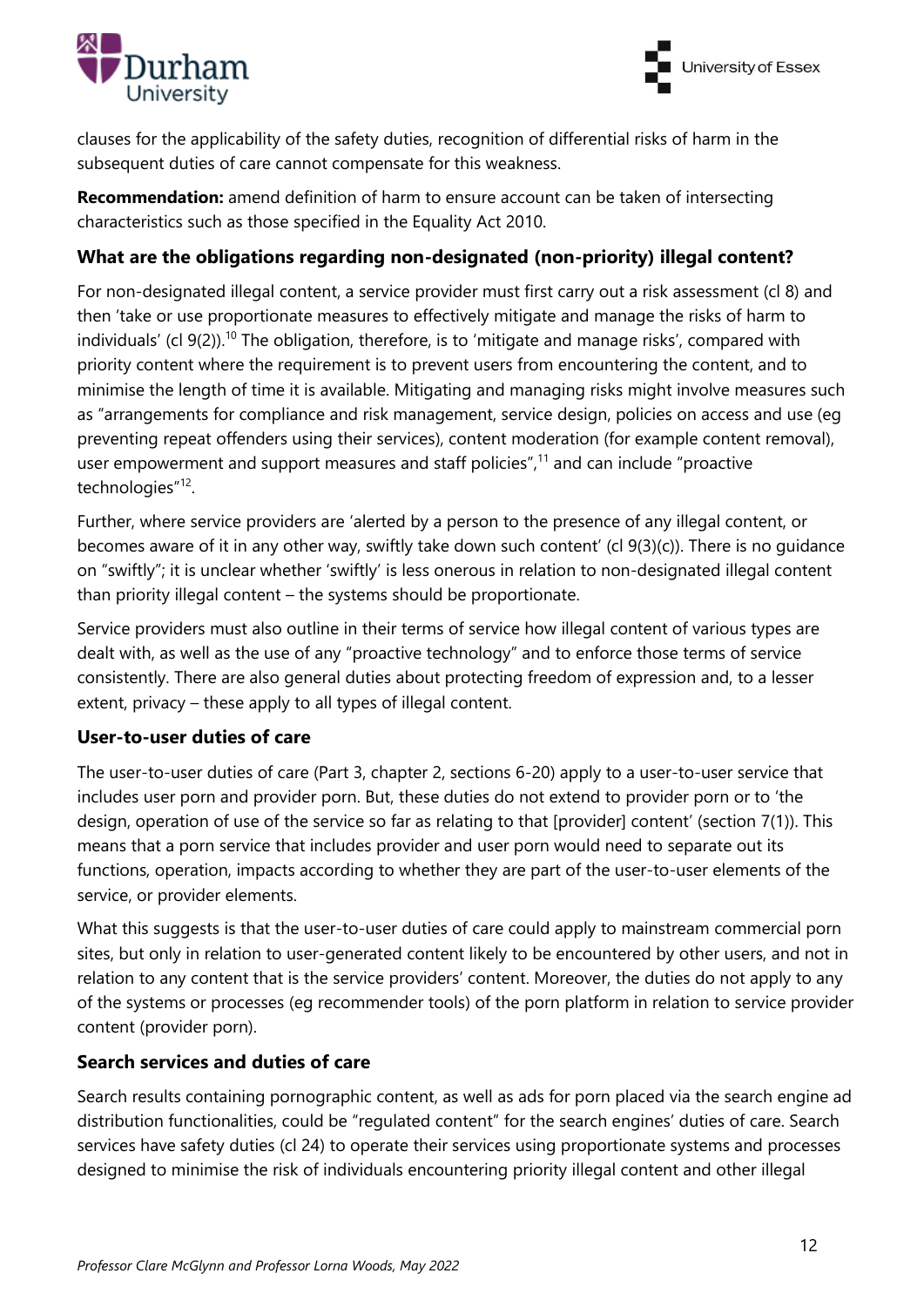



content about which the search service has been notified. This includes search content (cl 24(4)). This is a lesser obligation compared to user services which, regarding illegal content, are required to ensure individuals do not encounter the material and remove it swiftly. The obligations on the providers of search services are also narrower than the user-to-user obligations in terms of excluding the category of content harmful to adults.

Taking priority illegal content, this includes extreme pornographic images such as rape pornography. On Google, for example, rape porn is freely and easily accessible via a one-click search for 'rape porn'. Such a search provides images of rape porn, horrific titles of material (including titles describing incest, teens and race) and links to numerous websites dedicated for rape and forced pornography. Similarly horrific results are instantly displayed for incest porn including references to force.

Search services are also subject to the children's safety duties when they are likely to be accessed by children (cl 26). This requires services to 'minimise the risk of children of any age encountering search content that is primary priority content that is harmful to children' and to 'mitigate and manage' the risks of encountering content harmful to children. The Government has indicated that all pornography will be priority content harmful to children. This means that search services must take such steps to mitigate and manage risk. This may involve controlling access, perhaps through parental controls.

# **Age Assurance and Pornography Services**

*Background to age verification/assurance obligations:* There have been long-standing concerns over children and young people's access to pornography online, with provisions first recommending age verification included in the Digital Economy Act 2017. Those measures focussed on the largest commercial pornography websites, meaning that access to pornography across social media, blogging and image-sharing sites was largely untouched. The measures were put on hold, and later reintroduced as part of the Government's Online Harms proposals.

The first proposals for the bill would have required age assurance of service providers in scope, but as that was limited to user-to-user and search services, not all porn providers were covered, and the risk was that pornography providers could remove user functions in order to evade regulation and age assurance requirements. Responding to the considerable criticism of this approach, the current Bill (April 2022) provides additional measures to cover a wider range of pornography service providers which do not publish or display user porn and which are obligated to restrict children's access.

However, the access obligations differ in Part 5 regarding provider porn and Part 3 regarding safety duties. Part 3 (applying to search and user-to-user services) includes in cl 31(2) a requirement "that it is not possible for children to access a service" and age verification or another means of age assurance is given as an example of how this will be met. The obligation in part 5 on porn providers, in cl 68(2) is lower – only that "children are not normally able to encounter" the material, giving the example of age verification (but with no ref to other forms of age assurance).

In relation to access, it is important to note some key findings from surveys and research regarding the means by which young people access pornography.

**Extent of children's access to porn:** BBFC study in 2019 found that 51% of 11- to 13-year-olds, 66% of 14- and 15-year-olds, and 79% of 16- and 17-year- olds had seen pornography at some point.<sup>13</sup>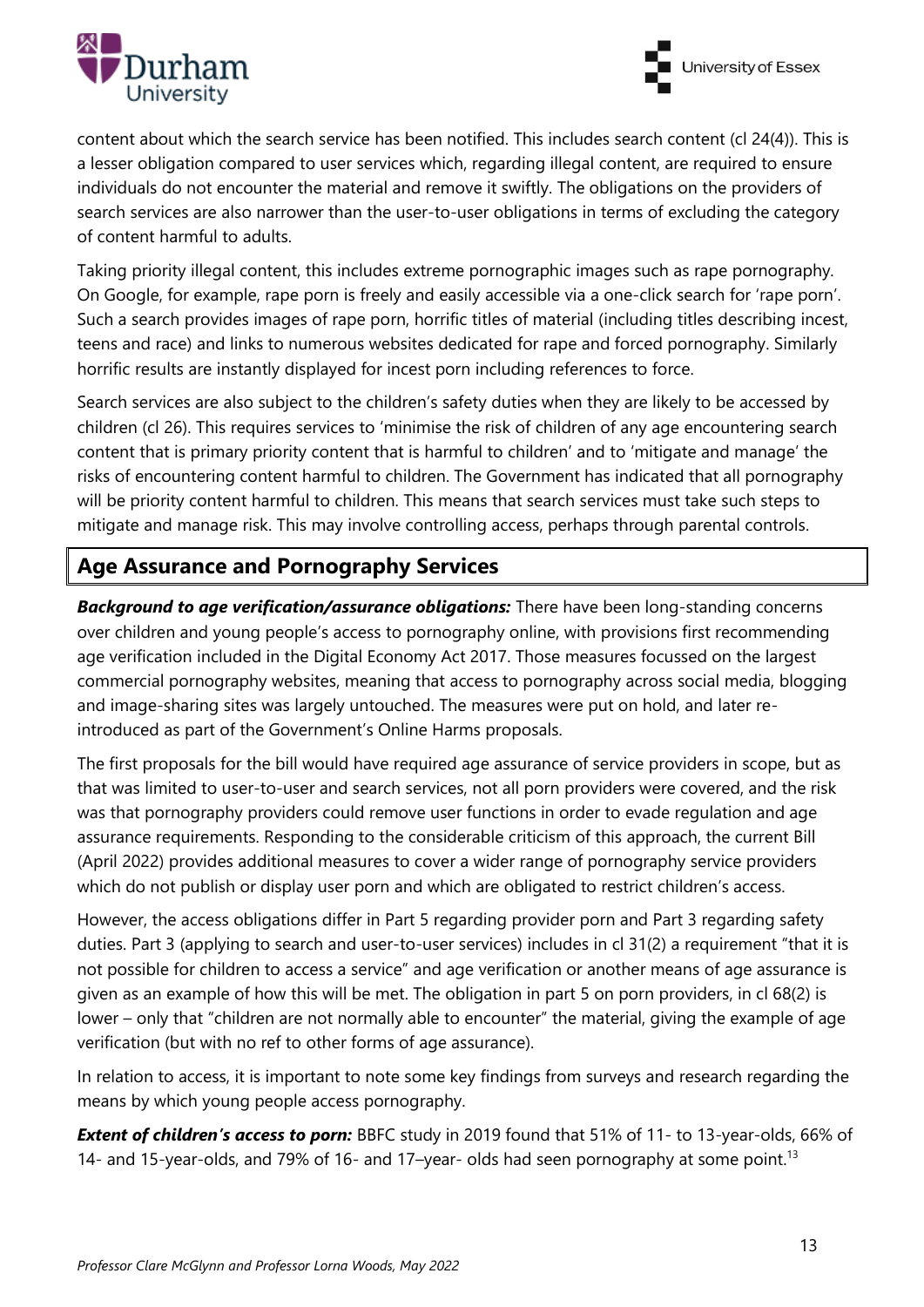



Overall, the recent evidence suggests pornography exposure could be 'daily' for 'most' 16‐to 18‐yearold boys and young men.<sup>14</sup>

*Where are children accessing porn:* 2019 survey of 1,000 16‐17-year-olds in the UK found a higher proportion viewing material on social media (63%) and search engines (51%), compared to dedicated pornographic websites (47%).<sup>15</sup> However, pornographic material was much more frequently viewed on dedicated pornographic websites than on social media, search engines, or YouTube. This is similar to the BBFC study which found that among 16‐ to 17‐year‐olds, 62% had intentionally sought out pornography via an image or video search engine, 46% via social media sites, and 44% via dedicated pornography websites.<sup>16</sup>

**Ease of evading age assurance:** Most significantly in terms of age assurance discussions, survey evidence suggests that 46% of 16–17-year-olds had used a VPN or Tor browser, and another 23% knew what they were.<sup>17</sup> This means that older children may be able to evade age restrictions with relative ease.

*Gendered use and exposure to pornography:* It is important to ensure a gendered analysis and understanding of these issues, with the surveys above noting that girls were significantly less likely to view pornography on dedicated pornography websites, viewed pornography less frequently and viewing for less time. When considering girls' use of pornography, the context of inequality and levels of sexual abuse must also be noted which can influence why girls are viewing pornography and the context (ie possible coercion).<sup>18</sup> Girls will also be accessing pornography for similar reasons to boys, in the absence of appropriate and helpful sex education.

*Efficacy of age assurance obligations on pornography services:* It should also be noted that even if age assurance provisions are enacted, implementation is not guaranteed. Experience so far from France and Germany shows that despite legal requirements to introduce age restrictions and pressure from regulators, pornography platforms are strongly resisting and are not acting, including Pornhub, despite it publicly stating its support for age verification.<sup>19</sup> While there are enforcement mechanisms in the Bill, including business disruption measures and fines for executives, regulatory enforcement will be a challenge due to the lack of transparency regarding the ownership and control of the largest pornography platforms.<sup>20</sup>

#### **Part 5 Children's access restrictions for 'regulated provider porn content'**

Part 5 only applies to those services *not* showing or displaying user content. Therefore, if a porn service is a 'regulated provider of pornographic content' (see below), then it must comply with the children's access obligations, but note that the general safety duties do *not* apply to it (though the service will still subject to ordinary criminal laws). Section 68(2) (Part 5) specifically provides a 'duty to ensure that children are not normally able to encounter content that is regulated provider pornographic content in relation to the service (for example, by using age verification)'. Further provisions require Ofcom to produce guidance on meeting these obligations.

Note that the duty in Part 5 requires that children are not normally able to encounter *regulated provider pornographic content*, not pornography generally. On platforms with both user porn and provider porn, the service provider will be subject to children's safety duties which include restrictions on children's access to priority content which is likely to include all pornography.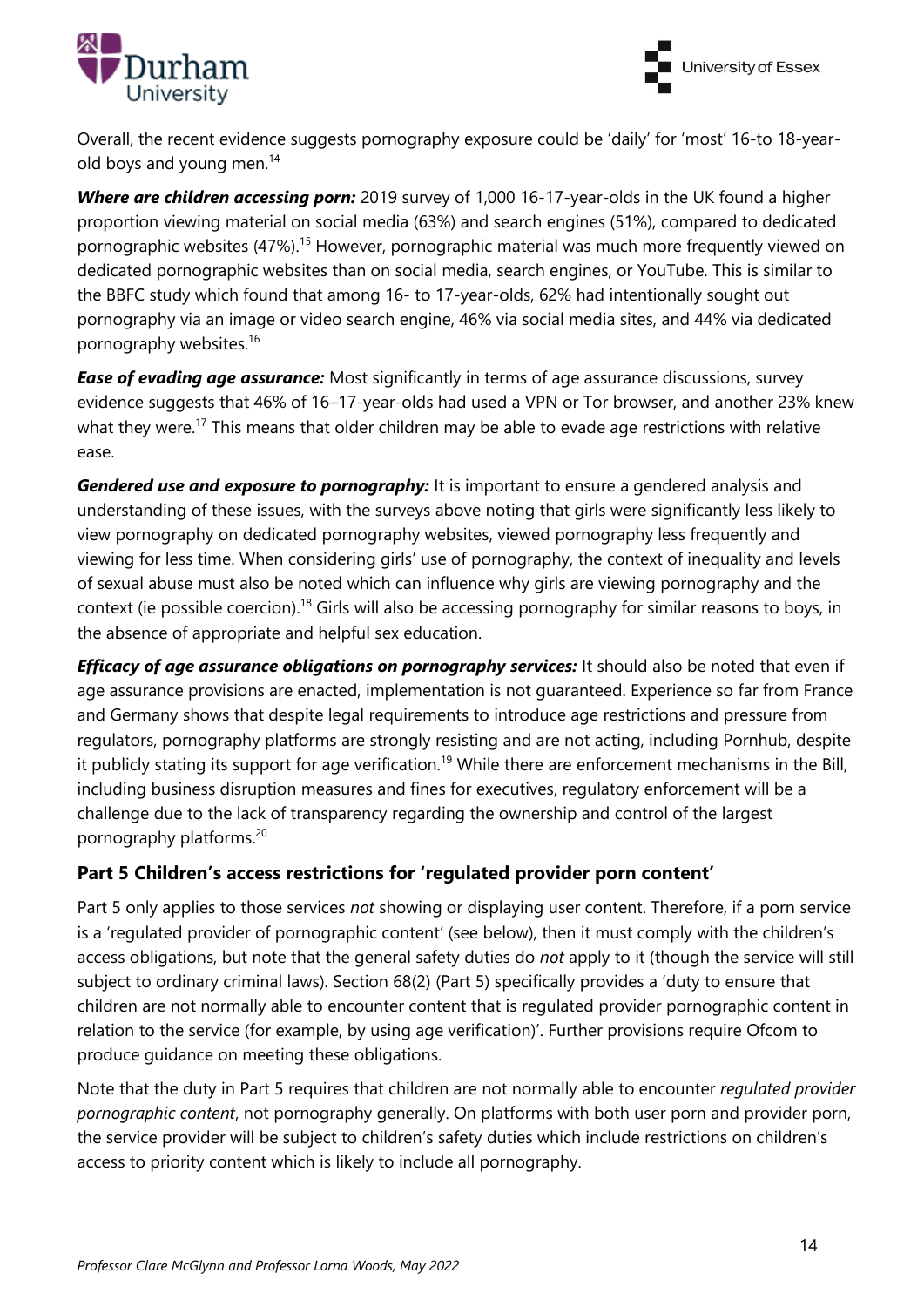



If the service *only* publishes or displays user porn, it does *not* have to comply with the access requirements in Part 5. But, such services, such as OnlyFans or Twitter, will be subject to the general children's safety duties which require limits on access.<sup>21</sup> Note that the language in the safety duties on user and search services in cl 31(2) - 'that it is not possible for children to access' - arguably imposes a more stringent obligation than that for provider porn services in Part 5, 68(2) ('not normally able to encounter').

The definitions in Part 5 are as follows:

*'Pornographic content':* This is content of such a nature that it is reasonable to assume that it was produced solely or principally for the purpose of sexual arousal (sec 66(2)). This is the same definition used in the extreme pornography laws and, in the context of this Bill, is relatively unproblematic.<sup>22</sup>

*'Provider pornographic content' ('provider porn')*: This term introduced by the Bill is defined as pornographic content that is published or displayed on the regulated service by the provider of that service or by a person acting on behalf of the provider (including content published or displayed by means of software, or an automated tool, or algorithm) (section 66(3)).

This definition is given to separate provider porn from content uploaded or shared by users ('user porn' which is a sub-set of regulated user-generated content (cl 49(2))), as different regulatory rules are to be applied to these different types of porn.<sup>23</sup> This is emphasised by section 66(6) which states that pornographic content that is 'user-generated content in relation to an internet service is not to be regarded as provider pornographic content in relation to that service'.

What is not precisely clear is exactly what will be covered by 'acting on behalf of the provider'. It might be assumed that this includes contractual agreements with professional porn companies to display their material. Provider porn, therefore, includes porn by that service provider, as well as porn on the service by means of various contractual agreements.

It is also not clear what happens when provider porn is then used on other platforms. For example, porn may be 'provider porn' on the provider's website, but that same porn provider then uploads the same material onto another platform, eg Twitter. In this situation, does provider porn become user porn because it is uploaded onto a different user-to-user platform? We would assume this is the case as the service provider (eg Twitter) is not providing the content and on that service, it is user material. Essentially, the key point here is that the person providing the content and the person providing the service by which the content is disseminated are different.

Therefore, while the Explanatory Notes for the Bill state that user porn and provider porn are 'mutually exclusive' this is not always the case with material that is then made available on other sites. Accordingly, the age-verification rules for provider porn would not stop the same material being subject to safety duties when uploaded to user-to-user sites or being returned in search engine results. The rules applying to the content on the third-party sites would not have an impact on the content when disseminated via the porn provider's own site.

*'regulated provider pornographic content'*: This is defined as all provider porn except content only consisting of text and 'paid-for adverts' (section 66(4)). Adverts are a vital revenue stream for many porn platforms, particularly those free to view. Such adverts commonly display pornographic images or gifs. This definition means that such images or videos shown as part of an advert are excluded from this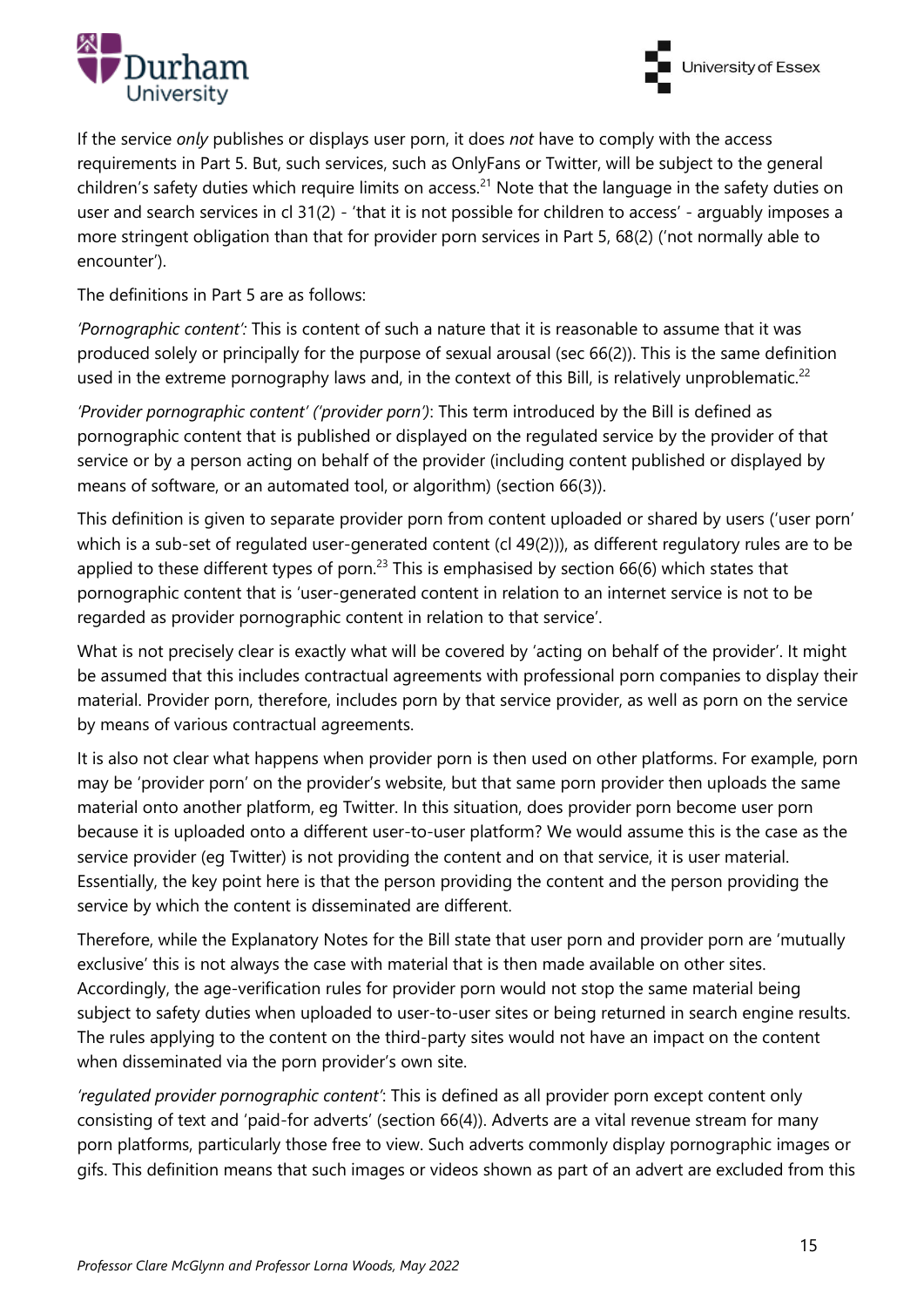



part of regulation. It may be, however, that adverts which are criminal or harmful constitute regulated content for the purposes of the duties of care.

#### **Why is provider porn excluded from the duties of care and what are the implications?**

Pornography on a service that includes user porn (and perhaps also provider porn) is subject to the duties of care in the Bill. However, a service only showing or displaying provider porn is *not* subject to the safety duties, only to obligations to restrict children's access. The assumption appears to be that, in relation to adults, it is only user porn that may be harmful and require requlation.<sup>24</sup> The basis for such an assumption has not been made clear.

#### **Additional pornography controls**

Nonetheless, some porn providers might fall within the 'On-demand Programme Services" regime in the Communications Act, though that only applies to porn providers within the jurisdiction.<sup>25</sup> The Government's impact assessment for the Digital Economy Act had estimated that there were around 100 of these based in the UK. More recent estimates suggest around 150, with 40-50 of these being adult services. This regime contains some basic content standards, including protecting children from pornography as well as wider duties related to product placement, sponsorship, and incitement to racial hatred.<sup>26</sup>. The BBFC ratings regime for on demand video not within the Communications Act regime is voluntary.<sup>27</sup> The Government has recently issued a White Paper on the revision of this regime as part of its overhaul of the broadcasting rules; it is not however aimed primarily at the regulation of porn. Note that the BBFC also classifies films and videos, providing some level of content control in the off-line environment.

Porn service providers will remain subject to the criminal law (as before the Bill) which means being subject to the Obscene Publications Act 1959. CPS guidance confirms that where a 'defendant uploads a material outside England or Wales, and a person then downloads the material in in England or Wales, the courts will have jurisdiction to try the defendant'.<sup>28</sup> However, it should be noted that there are very few prosecutions under this Act and none of the large commercial pornography companies, despite the content freely and easily accessible online that quite likely constitutes obscene materials.<sup>29</sup>

## **Children's Safety Duties**

For user-to-user services that are likely to be accessed by children, there are safety duties (cl 11) which essentially provide:

- Primary priority content: to prevent children of any age from encountering this material, for example by age verification or another means of age assurance;
- Priority content: to protect children in age groups judged to be at risk of harm from encountering this content, for example by using age assurance; and
- Non-designated harmful content in relation to which the service provider must take steps to mitigate and manage risks as well as to mitigate the impact of harm to children of various ages.

Search engines are likewise under children's safety duties (cl 26). While the obligations with regard to non-designated harmful content are similar to those in cl11, there are lesser obligations in relation to primary priority and priority content. In such cases, the obligation is to minimise the risk of a child encountering such content, rather than to prevent such encounters happening.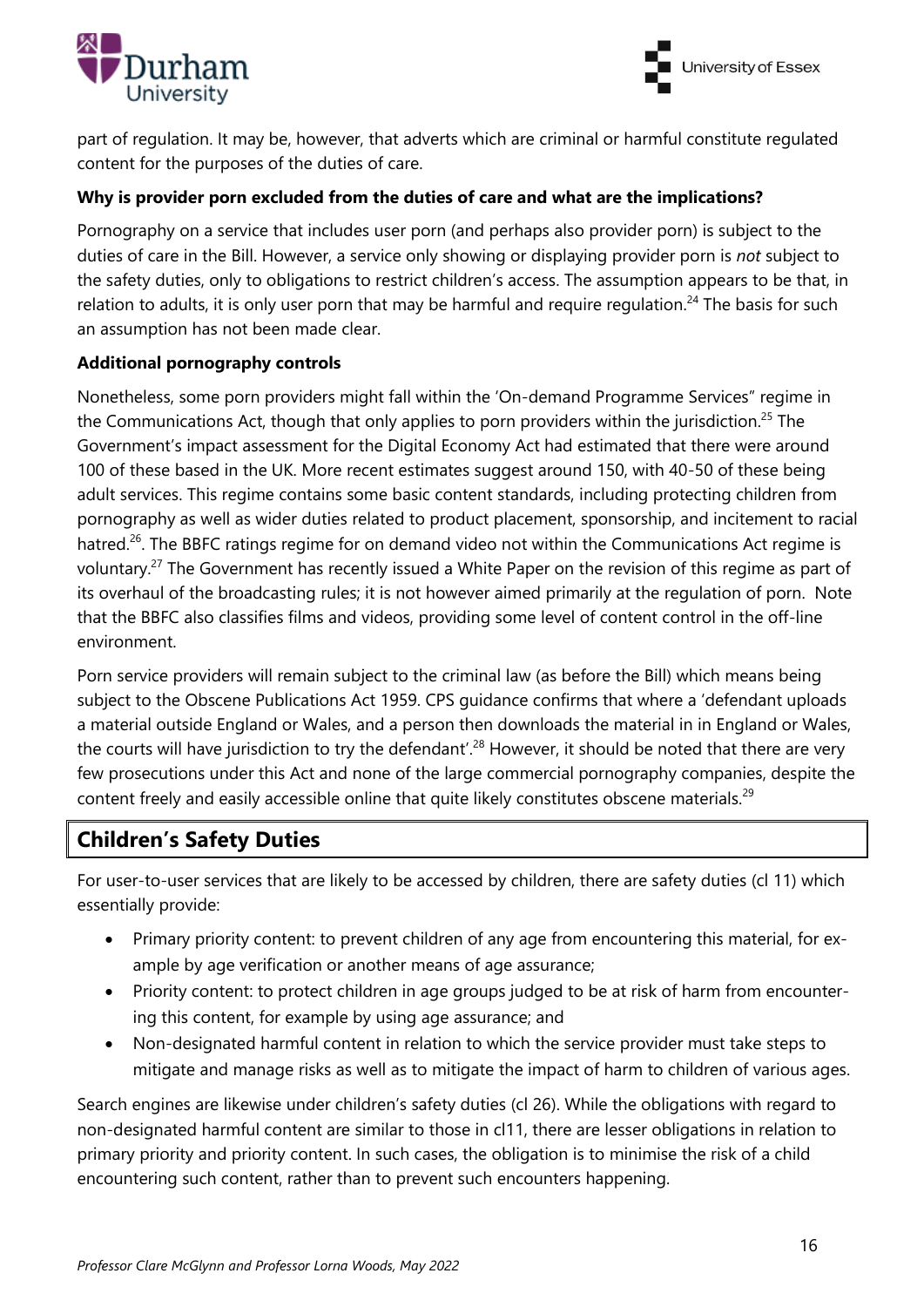



The Bill envisages a range of measures that could be used in addition to age assurance, such as parental controls and staff policies and practices.

## **What forms of pornography are regulated in the Bill and how?**

The regulatory regime differs depending on the type of pornography content.

- Child sexual abuse imagery (illegal content, listed as priority offences in Schedule 6)
- Obscene publications encouraging child sexual abuse (illegal content, listed as priority offence in Schedule 6)
- Extreme pornography (illegal content, listed as priority offence in Schedule 7)
- Some forms of intimate image abuse material (non-consensual pornography) (distribution of intimate images without consent with intent to cause distress) (illegal content, listed as priority offence in Schedule 7)
- Obscene publications regarding adults (which are not extreme pornography) (non-designated illegal content)
- Pornography that is lawful but harmful to children (including primary priority, priority and nondesignated content)
- Pornography that is lawful but harmful to adults (including priority harmful and non-designated)
- Lawful pornography that is not harmful

## **Child sexual abuse imagery (illegal content, listed Schedule 6)**

Schedule 6 lists offences relating to child sexual abuse imagery as illegal content and includes offences relating to the making, possessing and distribution of 'indecent' images of children, as well as 'prohibited' images which includes cartoon child sexual abuse images. Note that Schedule 6 does include the equivalent offences for Northern Ireland and Scotland (unlike Schedule 7).

# **Obscene publications encouraging child sexual abuse (illegal content, listed Schedule 6)**

In addition to the child sexual abuse imagery offences listed in Schedule 6, this schedule adds a new category of pornography: 'An offence under section 2 of the Obscene Publications Act 1959 relating to an obscene article tending to deprave and corrupt others by encouraging them to commit an offence specified in paragraph 2, 4, 5, 7 or 8.'

Section 2 of the Obscene Publications Act 1959 provides for the offence of publication of an obscene article (see further below). While there are concerns regarding the scope of the Obscene Publications Act (see below), there is an added layer of complexity here. That is because the offence listed is not distribution of obscene articles per se, but only those obscene materials 'tending to deprave and corrupt others by encouraging them to commit' the further offences listed in the schedule which include the child sexual abuse imagery offences and most child sexual offences.

Importantly, this is a new form of offence and so its boundaries are unclear. It is not certain what material may be classed as 'encouraging' others to commit specific offences child abuse offences. This might be assumed from the fact of the content, as child sexual abuse imagery legitimises and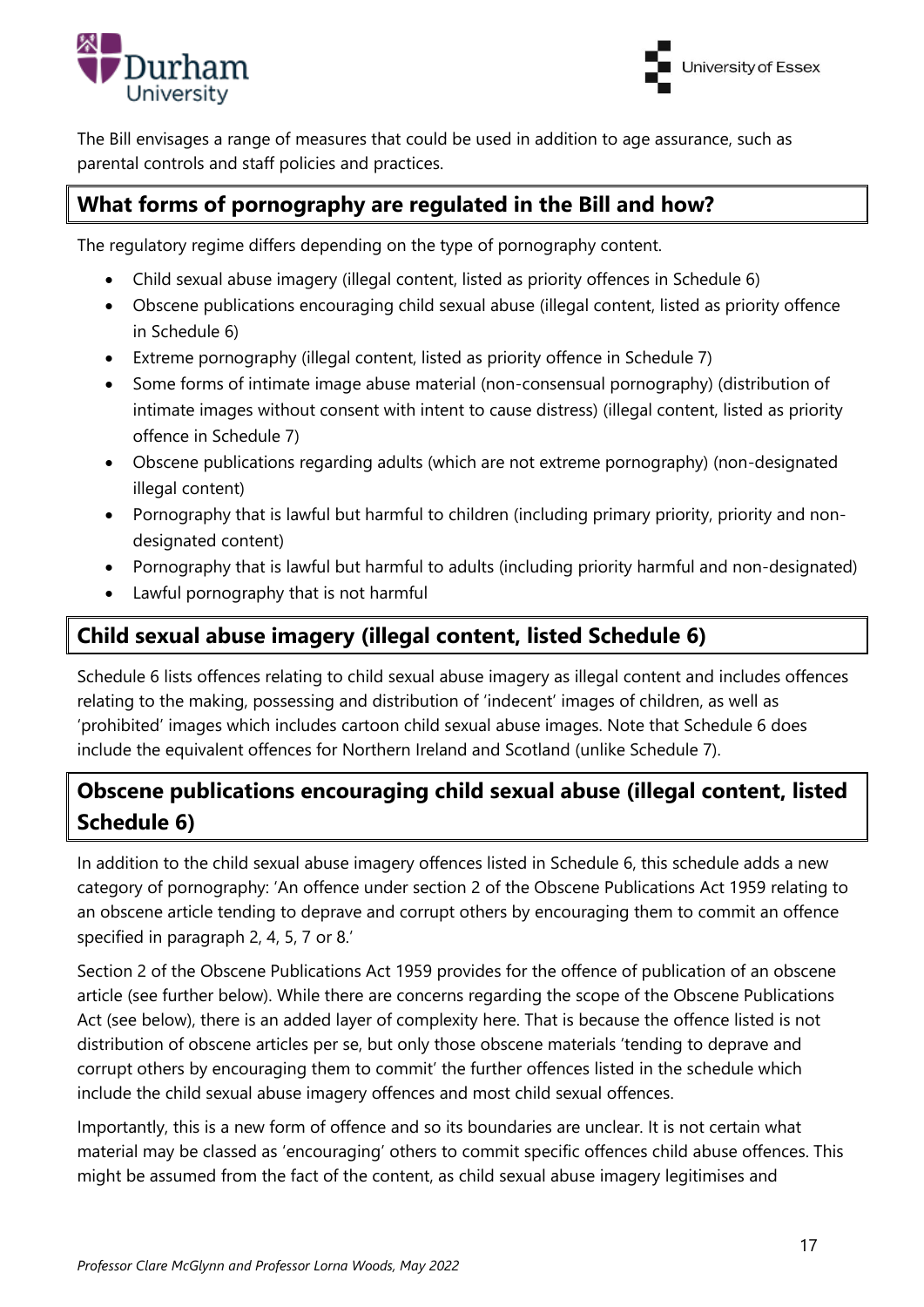



normalises child sexual abuse. But that would render the provision largely unnecessary. The Obscene Publications Act itself covers text, so perhaps text encouraging child abuse offences could be included? Perhaps porn created with adults who are dressed/look like children might be included as that could be said to encourage child sexual offences? That would encompass a considerable amount of material on mainstream pornography sites as exemplified by common descriptors of 'very young', teen, pigtails, braces, homework and schoolgirl for content.<sup>30</sup> A more limited interpretation would be that there has to be active text or images specifically inciting child abuse.

# **Extreme pornography (illegal content, priority offences listed in Schedule 7)**

The criminal offence of possessing extreme pornography is listed in the Bill as a priority offence (in Schedule 7) meaning that service providers should proactively seek to reduce the prevalence of this material on their platforms and swiftly remove it. This should mean that material that has been found on mainstream porn sites which depicts rape and other non-consensual sexual activity, such as 'again and again forced', 'Boyfriend forced gf for sex', 'Brother fuck her sister in her sleep' and 'so horny she fucked a horse', should be proactively identified and removed. $31$ 

In terms of search services, typing 'rape porn' into Google provides reams of links to dedicated rape porn websites, together with images including the use of knifes and guns, such as Bestrapeporn.com, Realrapeporn.pro, Rapeinass.com, Pornrapetube.net, Rapevideo.net, Cruelrape.com, with titles such as 'young rape porn kidnapped schoolgirl forced', 'brutal daddy daughter rape porn'.

Note, however, that the Schedule only lists the offence applying in England, Wales and Northern Ireland and that Scots law on extreme pornography differs in important respects.<sup>32</sup>

Basing regulation on the specific extreme pornography criminal offence raises a number of challenges.

#### **Lack of clarify on definition of 'extreme pornographic image'**

The offence in section 63 of the Criminal Justice and Immigration Act 2008 makes it an offence to possess an extreme pornographic image which is defined as 'realistic and explicit' material depicting necrophilia, some forms of bestiality, rape and sexual penetration, life-threatening injury, or serious injuries to the anus, breasts or genitals, and that such material is also 'grossly offensive, disgusting or otherwise of an obscene character'. This definition lacks clarity which will impact on the effectiveness of the regulatory regime. $33$ 

*Grossly offensive, disgusting or obscene:* An extreme pornographic image is one that is 'grossly offensive, disgusting or of an otherwise obscene character'. These are terms that are exceptionally vague, and their exact meaning is unclear. This is evident from the Crown Prosecution Service guidance which provides little elaboration beyond stating that 'grossly offensive' are 'ordinary English words' and 'obscene' also has an 'ordinary meaning ("repulsive", "filthy", "loathsome" or "lewd")'.<sup>34</sup> It is not obvious that the words loathsome, lewd and similar further any real understanding of what might constitute an 'obscene' image.<sup>35</sup> Grossly offensive is used in other legislation, including the communications offences in respect of which there are amendments to reform in the Bill, but they are being reformed in part due to the opacity of terms such as 'grossly offensive'.<sup>36</sup>

*Life-threatening acts***:** The Explanatory Notes to the legislation refer to this category as being intended to include 'hanging, suffocation, or sexual assault involving a threat with a weapon'.<sup>37</sup> It is possible that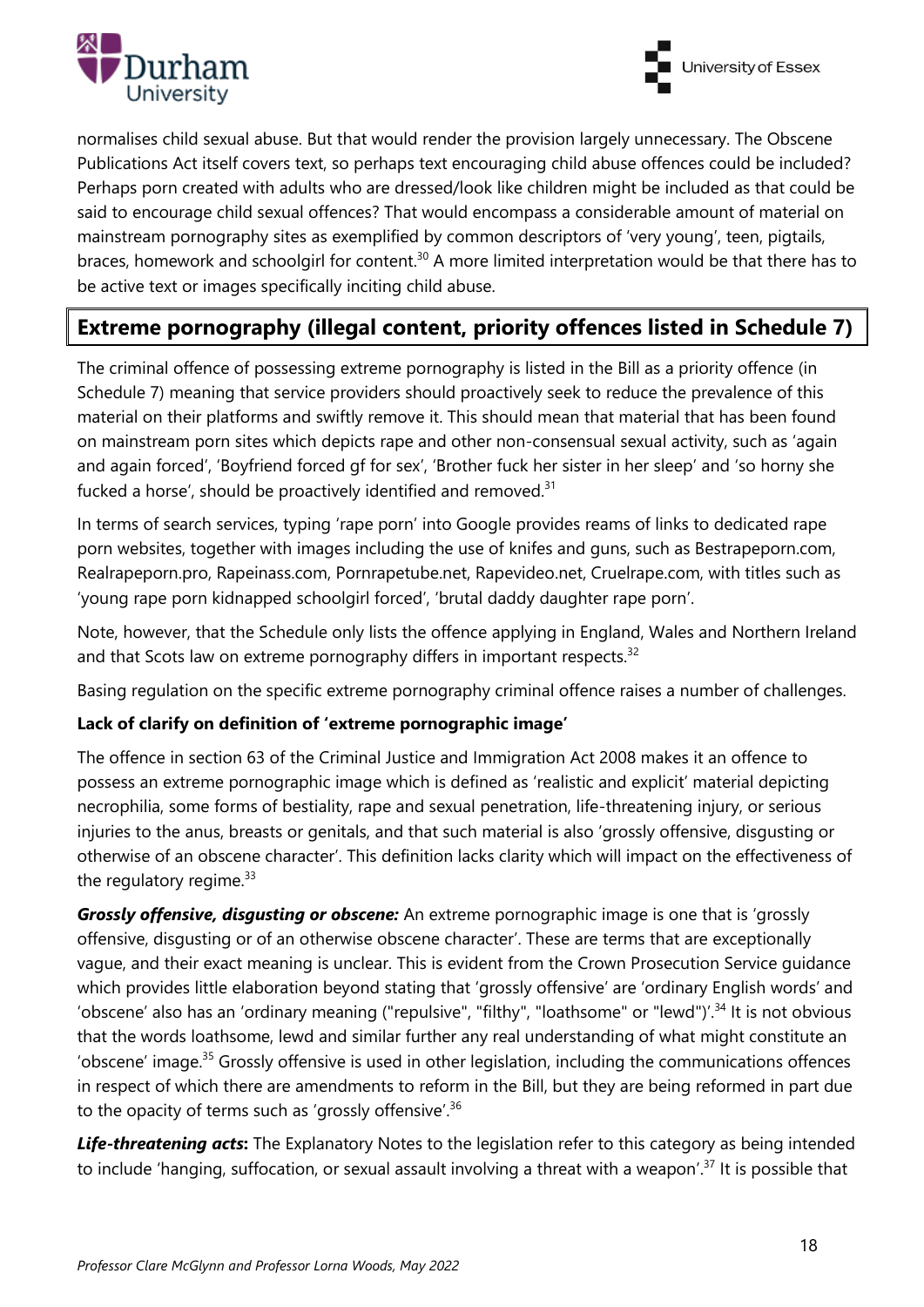



strangulation material is included here. It is likely that images of other forms of common activity, such as choking, are not covered by this definition, such as the material found on the landing pages of the largest porn sites such as 'Fat Dick Choking My Tiny Throat', 'intense choking until her tongue pops out' or 'crying, gagging, choking as he brutally face fucks'?<sup>38</sup> Note some of the material available via oneclick on Google brings up pornographic images of rape with weapons including knives and guns.

*Uncertain scope of acts resulting in serious injury:* The main area of contention around the definition of what constitutes an extreme pornographic image is the scope of an 'act which results, or is likely to result, in serious injury to a person's anus, breasts or genitals'. As well as debates about whether this element of the definition includes BDSM material, it is also not clear exactly what constitutes 'serious injury' with the Crown Prosecution Service simply stating that the words' 'ordinary meaning' should be applied.<sup>39</sup> Porn involving weapons is likely to be included (and may constitute 'life-threatening images'). Images of choking referred to above will not be included as they do not constitute injury to the 'anus, breasts or genitals', similarly strangulation. It might include material with titles such as 'Extreme Torture Anal'.<sup>40</sup> The Explanatory Notes refer to the mutilation of breasts or genitals, or insertion of sharp objects.

It should be noted here that Scots law is broader than English law here as it includes acts resulting in, or likely to result in 'severe injury', without the limitation to specific body parts.<sup>41</sup> This definition is therefore far more likely to include strangulation or choking.

**Only some bestiality images covered:** An extreme pornographic image is one with a 'person performing an act of intercourse or oral sex with an animal (whether dead or alive)'. This means that videos of manual masturbation of an animal, or other sexual activity not constituting intercourse or oral sex, are not included. This differs from the provision regarding necrophilia which covers all forms of 'sexual interference' therefore covering the range of activities and Scots law which covers 'sexual activity between a person and an animal'.

*AI challenging definitions of what is a 'realistic' image:* An image must be 'realistic', a criterion included in the original legislation to ensure that acted scenes were included (ie real*istic*, not real), though debate ensued about such matters as obviously fake blood.<sup>42</sup> The complication now is new Al technology making the creation of fake porn material ever more straightforward and common. Much of the debate about 'deepakes' or fakeporn is about how realistic they are becoming, and therefore difficult to distinguish from 'real' videos. Nonetheless, there remains much material that is also noticeably faked, particularly to those more familiar with the technology and genre. It is likely, therefore, that among a category of deepfake porn, some would be considered realistic, other material may not.

#### **Recommendations**

**Amend definition of 'illegal' material:** to that likely to constitute a criminal offence or where the service provider has reasonable grounds to believe the material may constitute a criminal offence.

**Expand Schedule 7 to include equivalent offence in Scotland**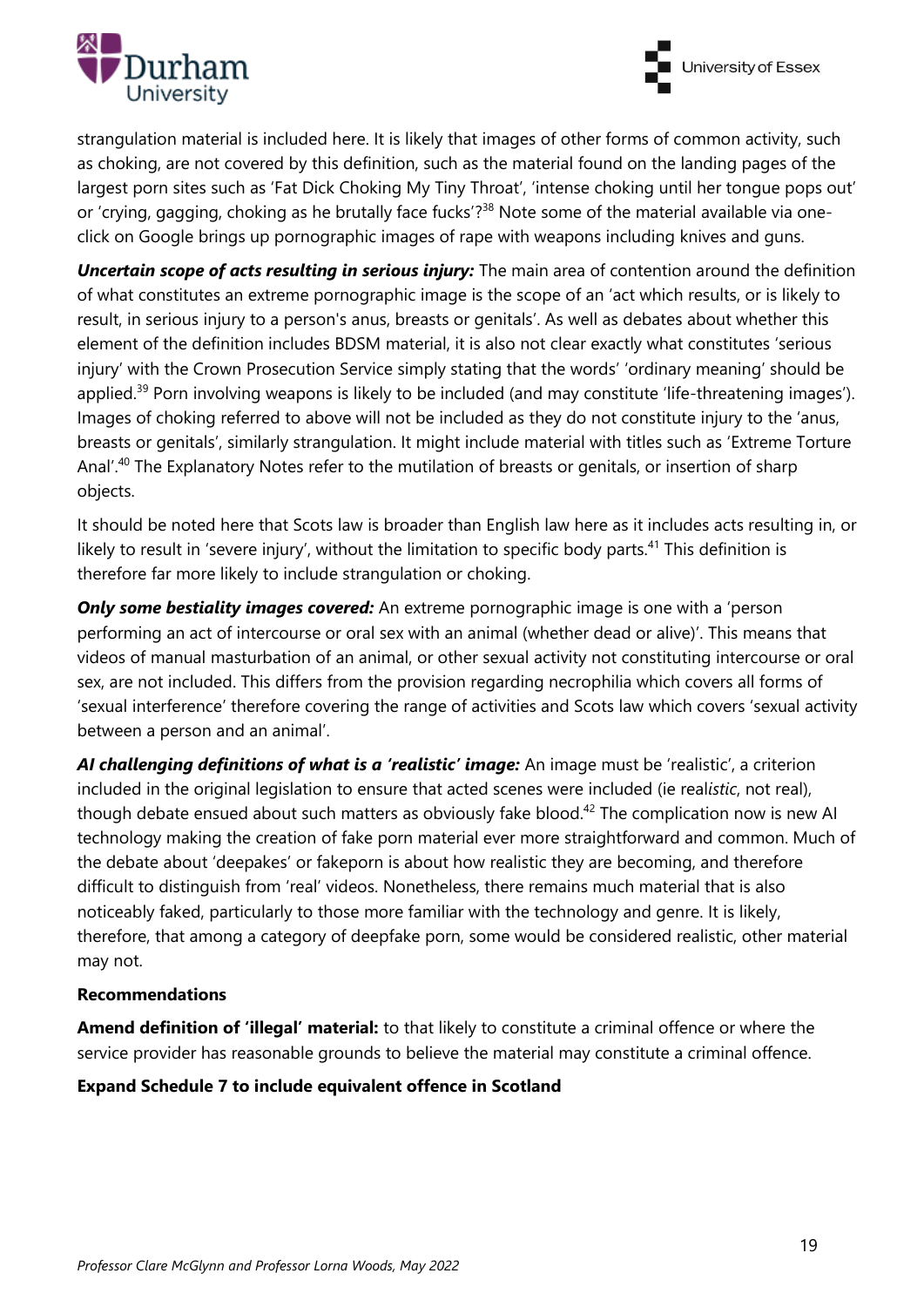



# **Some forms of intimate image abuse material (non-consensual pornography) (illegal content, priority offence, listed in Schedule 7)**

The criminal offence of non-consensual distribution of private sexual images with intent to cause distress (section 33 of the Criminal Justice and Courts Act 2015) is listed as a priority offence in Schedule 7. This means that porn services will be obligated to ensure this material is not on their services and swiftly remove any such content. Obliging porn platforms to act in relation to intimate image abuse material, often called non-consensual pornography, is vital due to the prevalence and harms of this material.<sup>43</sup>

**Prevalence of image-based sexual abuse on porn sites:** The Revenge Porn Helpline reports that the main destination for distribution of non-consensual material is pornography websites, making up 52% of reports to their service.<sup>44</sup> Notably this is an *increase* in material being distributed on porn sites from previous years. Other research with victims found that 1 in 5 had their images distributed onto pornography websites.<sup>45</sup> Analysis of the content of mainstream pornography websites found many titles suggesting non-consensual porn on the landing pages of the websites.<sup>46</sup> Many victims have spoken out about their experiences of having sexual images of them shared on porn websites and their difficulties of getting the material removed.<sup>47</sup> Investigations by the *New York Times* also revealed the easy availability of unlawful material that had been circulating on mainstream porn sites for many years, despite attempts to get it removed.<sup>48</sup> For example, the recent study of the content of mainstream porn sites found titles such as 'Cheated GF fucked on webcam in revenge porn'.<sup>49</sup> However, it should be noted that the terms and conditions of such porn providers have long stated that they do not to allow non-consensual material on their sites, yet the material is still available online, despite being so easily identified by simple word searches.<sup>50</sup> The safety duties require services to enforce their terms of service consistently; it is unclear whether this allows equally poor non-enforcement.

*Challenges with specifying section 33 non-consensual distribution offence:* Therefore, while it is vital that porn services are mandated to take proactive and swift action in relation to this material, this will only apply to a sub-set of intimate image abuse materials due to the requirements being based on a very specific legal provision.

*Limits of criminal law offence the section 33 offence:* This offence, which the Government problematically describes as 'revenge porn'<sup>51</sup>, is limited in its scope and has been subject to criticism for many years. It is the subject of an on-going review by the Law Commission which was initiated three years ago in 2019.

*Current law not include deepfakes and altered/photoshopped images:* Further, the law in England and Wales does not cover the non-consensual distribution of altered, fake images, often referred to as fakeporn or deepfakes. This is quintessentially an issue of online violence against women and girls, growing ever more common and extremely harmful. Yet, it is nowhere listed as a priority harm because the section 33 offence specifically excludes altered images. Note, Scots law does cover altered images.

*Current law excludes many cases of non-consensual distribution where range of motives:* The current law is limited as it requires proof of a specific motivation to cause distress, despite evidence that perpetrators distribute images without consent for many reasons. Uploading non-consensual porn to a porn service for sexual gratification, for financial gain, for 'fun', or to gain kudos from friends etc do not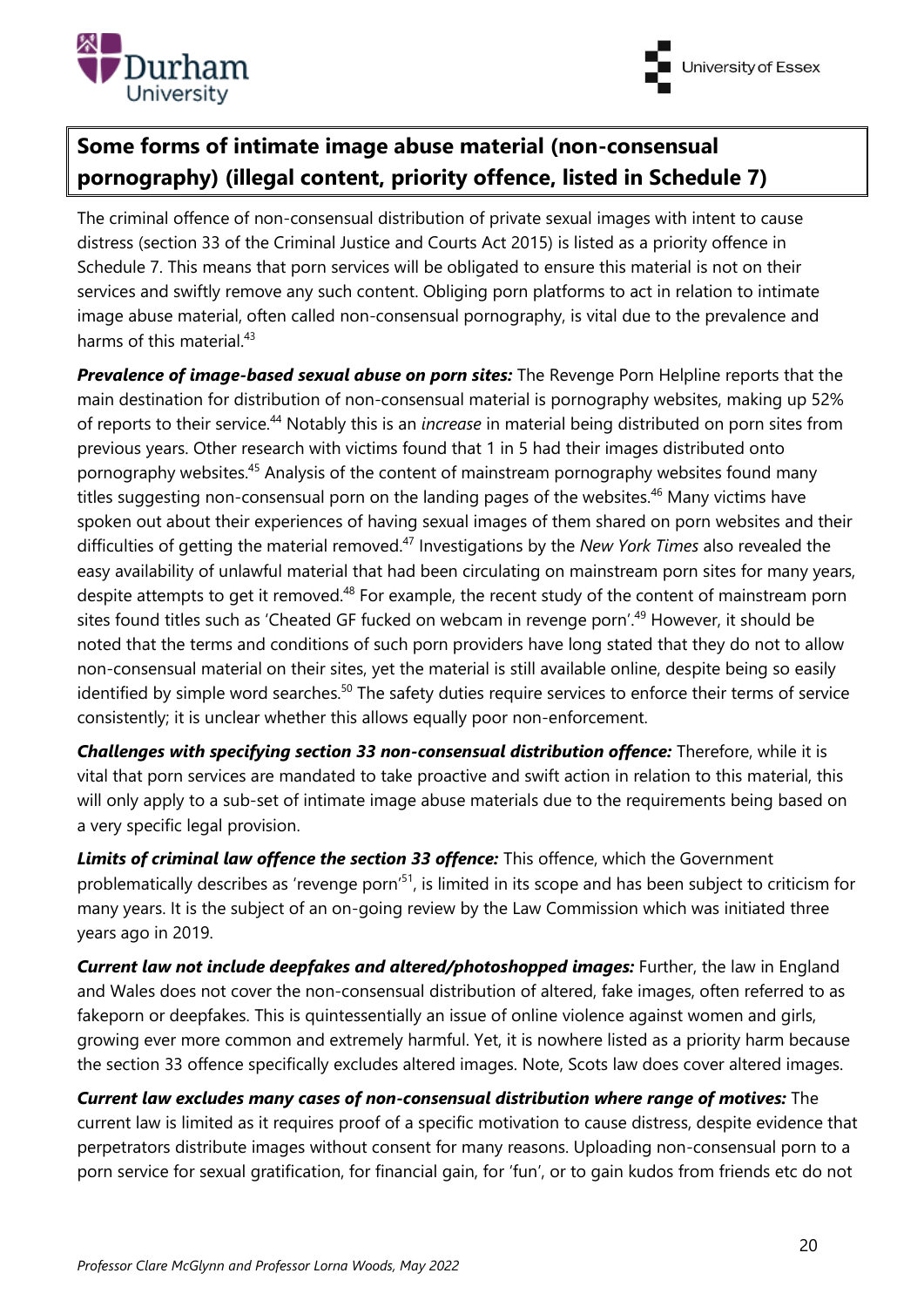



fall within the current law. The motive requirements in section 33 have been identified by police and victim organisations as being one of the reasons why prosecutions are so low.

*Limited definition in current law as to what constitutes a 'private, sexual image'***:** The current law only covers images which are specifically defined as private and sexual in the legislation. For example, it excludes material that has previously been shared 'for reward' (section 33(5)), meaning that sexual material originally shared to a closed group of paid subscribers, such as via OnlyFans, is not included. Such material is often stolen and uploaded to porn websites. The definition also excludes images which may be considered intimate but not sexual, such as people in underwear.<sup>52</sup>

*Possible reform of English & Welsh law on non-consensual distribution offence:* A review of this area of law has been on-going for three years and a final report from the Law Commission is expected soon.<sup>53</sup> While it is hoped that this law review will recommend a simplification of the law and comprehensive coverage of all forms of intimate image abuse, it is not clear when any legislation would be enacted and come into force. The extent of changes necessary is likely to require new legislation (as opposed to an amendment to the existing section 33 offence) and therefore Schedule 7 would need to be substantively revised. While the Secretary of State has power to amend the schedule, this is likely a time-consuming process with uncertain results.

*Scots law on non-consensual distribution of intimate images:* Schedule 7 does not list the corresponding offences for Northern Ireland and Scotland. Assuming it will be amended to include those offences, a further complication for service providers is that the law in Scotland differs in many important respects from the law in England, Wales and Northern Ireland.<sup>54</sup> Specifically, the law in Scotland: (a) has a broader definition of what constitutes an intimate image; (b) includes altered images, such as deepfakes; and (c) covers a broader range of abusive motivations.<sup>55</sup>

*Summary: opportunities for porn providers to obfuscate and avoid responsibility,*  **particularly regarding deepfake porn** While it is welcome that the non-disclosure offence is included in the priority list, at a technical level this offence excludes many cases of non-consensual distribution of intimate images.<sup>56</sup> It is particularly striking that the English legislation does not include the non-consensual distribution of deepfakes, a particularly troubling and growing phenomenon. The limitations of the current legislation, including differences in law across the UK, provide porn providers with potential justifications for refusing to proactively reduce the prevalence of non-consensual material and/or swiftly remove it when notified. This means that if service providers choose to be minimalist in their approach, and to seek to justify inaction, they may well resort to identifying the gaps in current legislation, including differences between jurisdictions.

#### **Recommendations:**

**Scots law:** Amend Schedule 7 to include Scots law in the list of priority offences

**Deepfake/altered images:** Amend section 33 of the Criminal Justice and Immigration Act to include the non-consensual distribution of deepfake/altered images to bring in line with Scots law and to ensure they are included as priority offences.<sup>57</sup>

**Deepfake porn included as priority lawful but harmful content:** include non-consensual distribution of deepfakes/altered sexual images as a priority harm in a schedule listing content harmful to adults.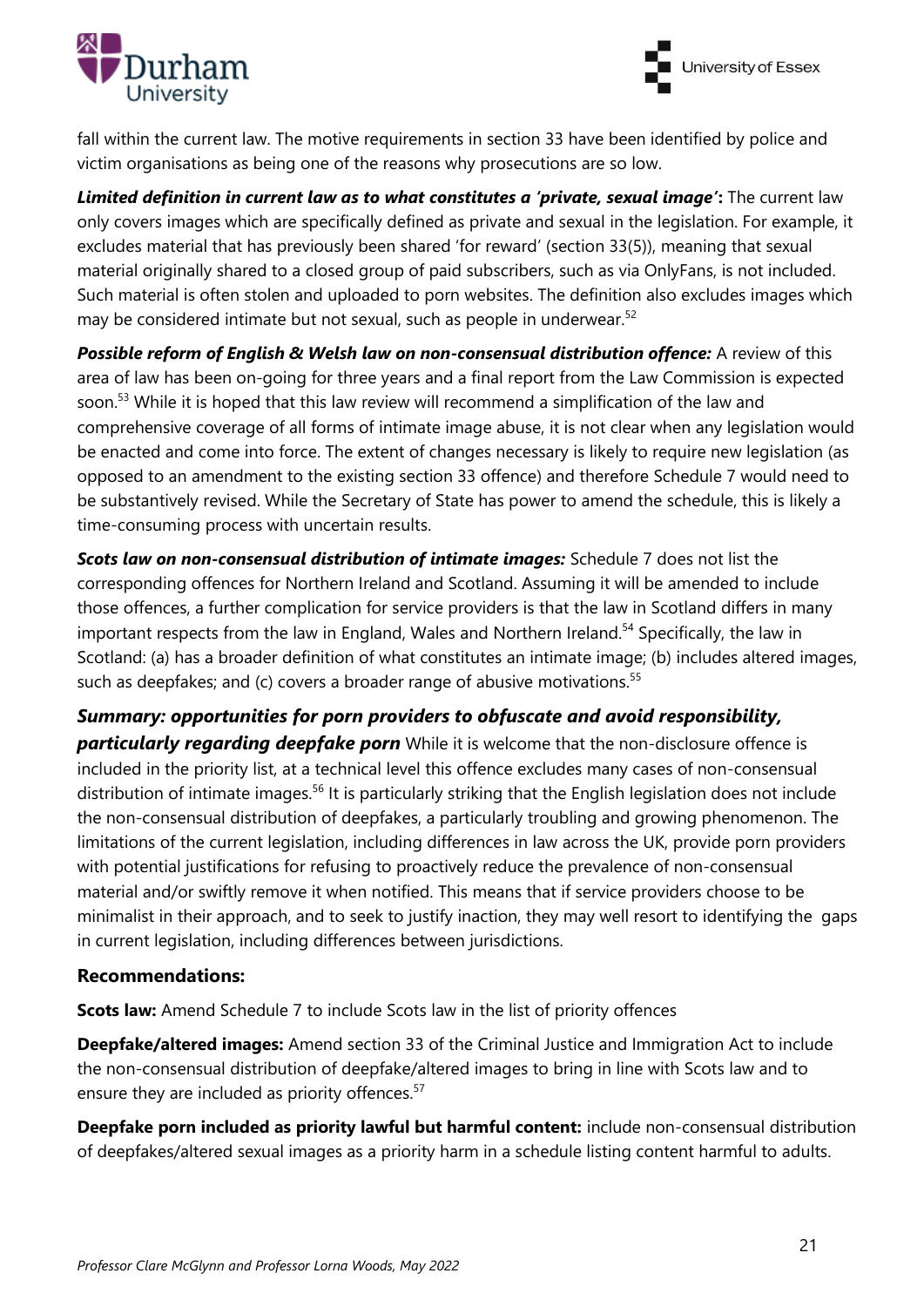



**Amend law on intimate image abuse:** Government to commit to reviewing the law on intimate image abuse following publication of Law Commission and to swift new legislation providing a comprehensive, straightforward law, with Schedule 7 being urgently amended to include new offences.

# **Obscene publications regarding adults (which are not extreme pornography) (illegal non-designated content)**

Offences under the Obscene Publications Act 1959 are *not* listed as priority offences meaning that there are reduced obligations on service providers compared with extreme pornographic images. The 1959 Act criminalises the publication (whether or not for gain) of an 'obscene' article and therefore specifically addresses the distribution of a pornographic materials deemed unlawful. It might have been thought, therefore, that this is the provision most appropriately included in a priority list.<sup>58</sup>

That the 1959 Act is not listed as a priority offence must be assumed to be an attempt to limit the scope of the priority offences, likely due to the Obscene Publications Act 1959 being exceptionally opaque. For example, an obscene publication is one which if taken as a whole, tends to 'deprave and corrupt' persons who are likely to see it.<sup>59</sup> Subsequent case law has done little to clarify these terms and with so few prosecutions, there is little guidance as to exactly what this law covers. Nonetheless, as noted above, the extreme pornography laws are themselves unclear, with the definition requiring proof that an image is 'grossly offensive, disgusting or otherwise of an obscene character'.<sup>60</sup>

There is overlap between the offences, with prosecutorial guidance stating that all material that is extreme pornography is likely to be deemed obscene. This raises the question as to what materials might be obscene, but not extreme. The CPS guidelines suggest that the following may all constitute obscene material: content relating to criminal conduct, content involving participants who cannot consent (children, animals, dead people) and content that shows the commission of a criminal offence.

Material that may be obscene, but not extreme porn, could include depictions of:

- bestiality: masturbation of or by an animal as there is no consent<sup>61</sup>
- *Incest porn:* depictions of acts which constitute criminal offences, such as penetrative sexual activity between proscribed family members including parents, children, aunts and uncles.<sup>62</sup> There is an extensive amount of such material freely and easily accessible online such as 'Daughter swallows Dads cum than gets fucks' and 'Brother Fucks Sister In The Ass Outdoors'.<sup>63</sup> Complications may arise in relation to material seeking to evade regulation such as 'Amateur Bathroom Dick Sucking not Sister and Brother'.<sup>64</sup> Some such material should come within definitions of extreme pornography where it portrays rape, such as 'Daddy keeps fucking daughter till she likes it'.<sup>65</sup>
- serious bodily injury: pornographic material depicting serious injury to the body other than the anus, breasts or genitals as such acts may constitute criminal conduct, as it is not possible to consent to injury constituting actual bodily harm or worse <sup>66</sup>
- *choking:* depictions of choking might be considered 'life-threatening' and if so, may constitute an extreme pornographic image. If not, choking might be considered actual bodily harm and therefore criminal conduct and potentially obscene.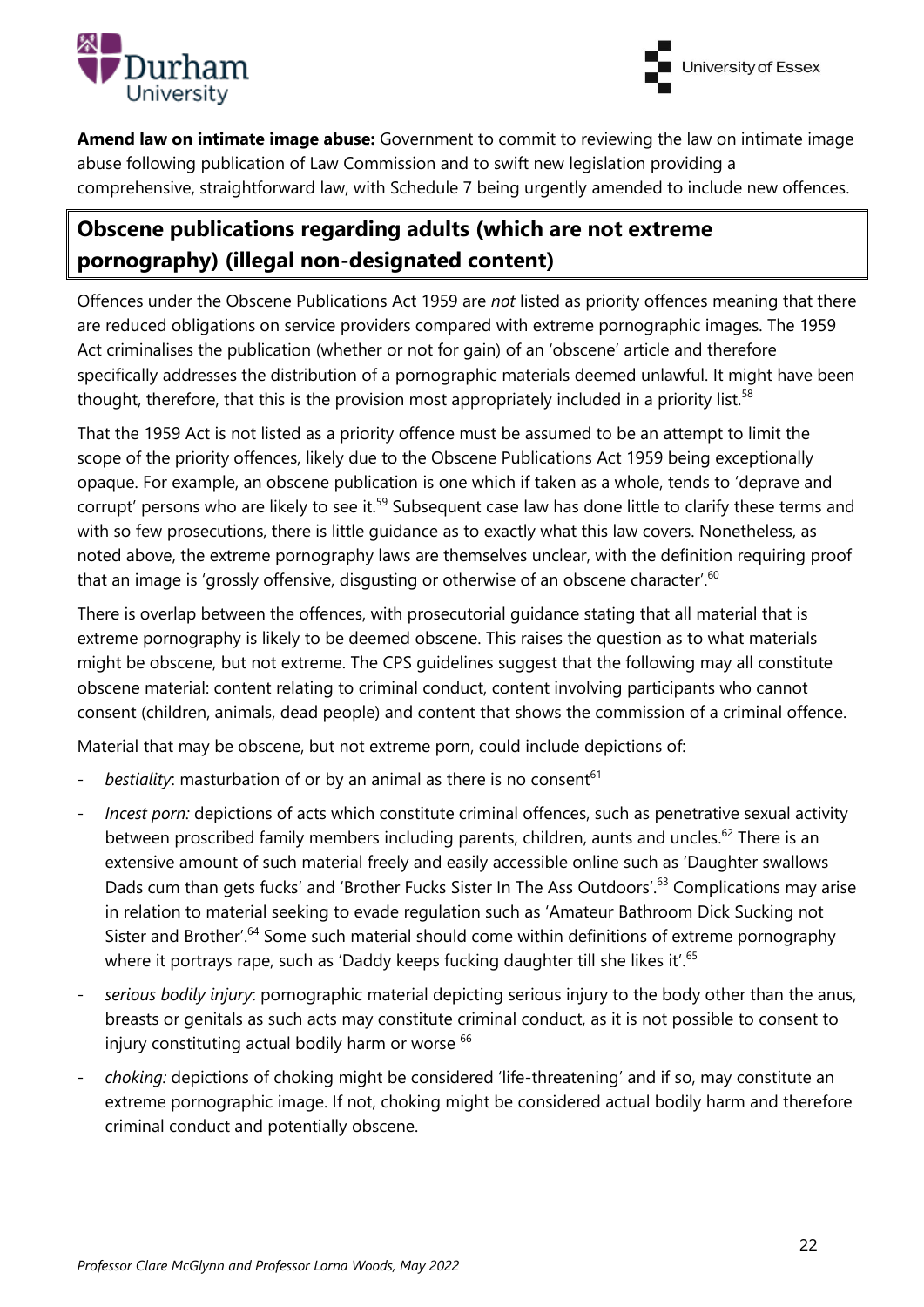



- *Suffocation and strangulation:* depictions may be deemed 'life-threatening' and therefore an extreme pornographic image. If not, but of the level of actual bodily harm, it is likely criminal conduct and therefore potentially obscene.

**Recommendation: Obscene publications Act:** add to list of priority offences in Schedule 7.

# **Pornography that is lawful but harmful to children**

Content that is lawful but harmful to children is divided into three categories: primary priority content, priority content and non-designated content. There are, as yet, no schedules or lists which outline what material will be included in each of these categories. However, the Government has indicated that it 'intends to designate pornography as a priority harm to children'. $67$ 

In relation to user-to-user services which are likely to be accessed by children, this means an obligation (cl 11) to prevent children of any age encountering pornography, for example using age verification or another means of age assurance. There are likewise obligations on search engines to minimise the risk of children of any age encountering such content.

# **Pornography that is lawful but harmful to adults**

Content than is harmful to adults but not contrary to the criminal law has the lowest level of protection and is sub-divided into two categories:

- priority harmful content: service providers only have to specify in their terms of service how they are to deal with this content.
- other (non-designated) harmful content: all that is required is a statement as to levels of risk and harm from such content.

These duties only apply to Cat 1 services (the largest/riskiest but as yet not defined). There are additional user empowerment duties which are unique to this category of priority content. These are tools to reduce the likelihood of the user encountering priority harmful content or to alert the user as to the harmful nature of that content. The Bill also requires that service providers have a duty to provide tools to filter out non-verified users if a user so wishes.

While there are equivalent provisions in relation to illegal content and content harmful to adults applying to search engines, there is no such equivalent for content harmful to adults.

#### **What types of pornography might be lawful but harmful to adults?**

We do not yet know what pornography, if any, will be considered 'lawful but harmful to adults' (of either category). At the moment, this is to be determined by the Secretary of State at a later date. We would suggest that the following should be listed as priority harmful content:

*Porn representing potentially unlawful acts, including incest porn, suffocation, strangulation (if not classed as obscene):* There is a range of pornographic material that many would argue is harmful as it eroticises abuse and sexual violence, including many representations of incest (see above).<sup>68</sup> Some of this material may be obscene, but it may not be, in which case it might be considered harmful.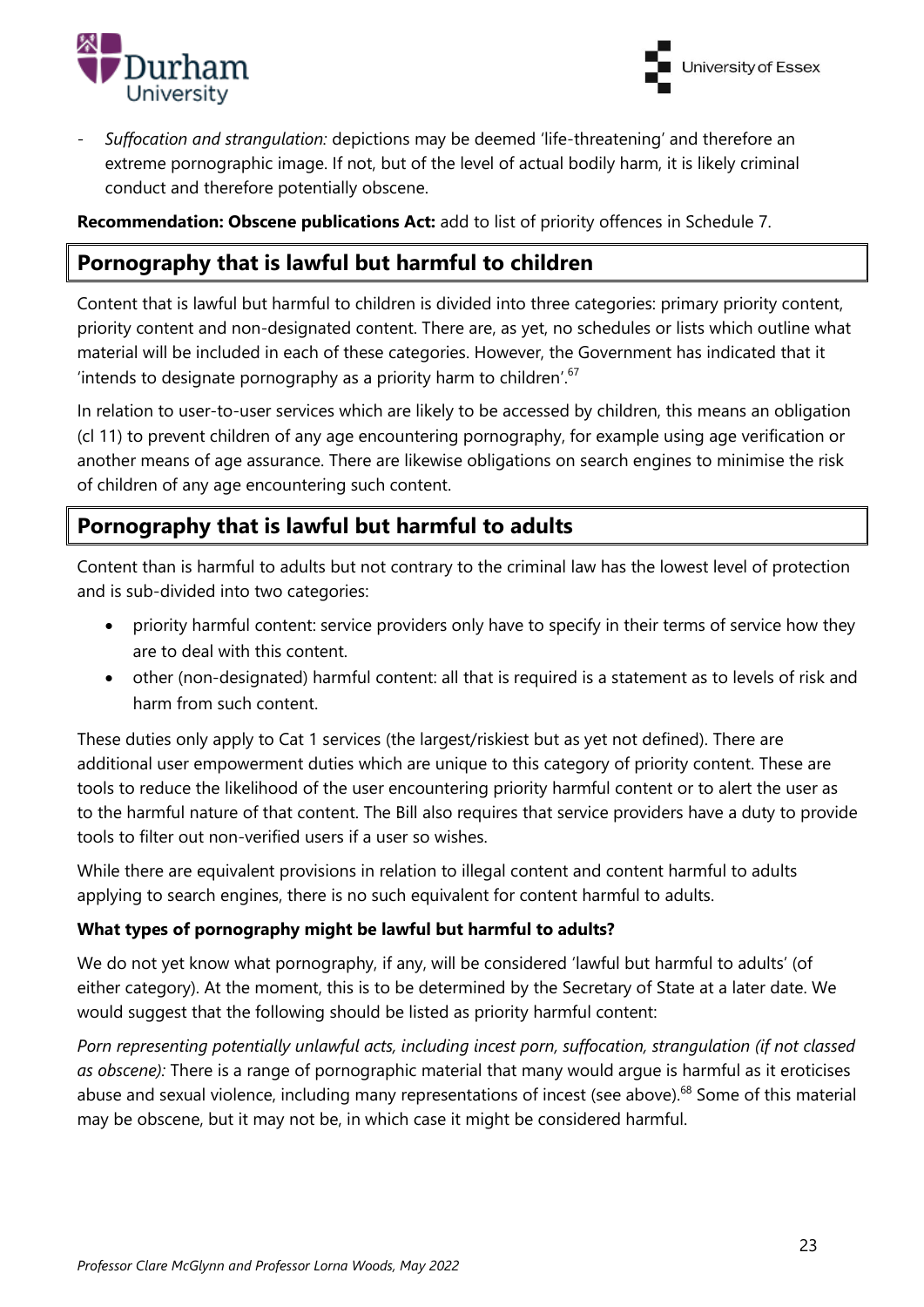



*Non-consensual pornography not currently criminalised:* This would include intimate images uploaded to porn sites where there was no evidence to prove intention to cause distress, including voyeurism and upskirting images.<sup>69</sup>

*Deepfake porn, fakeporn and adverts for deepfake porn services*: the distribution of deepfake or fakeporn is not currently criminalised in England, Wales and Northern Ireland and therefore not included in the current list of priority offences in Schedule 7. Lawful but harmful material should also include adverts for deepfake porn services (where deepfake porn can be created for a fee) as these often advertise showing deepfake porn.<sup>70</sup>

*Nudifying apps and images*: There are now apps available which 'nudify' a non-sexual image of a woman or girl which have received millions of hits.<sup>71</sup> These images are often then shared on other forums, distributed through social media and uploaded to porn sites. Parliament's DCMS select committee report on the Online Safety Bill recommended that nudification images should either be subject to the criminal law, or pending such reforms, be included as legal but harmful content.<sup>72</sup>

**Recommendation: Content lawful but harmful to adults list:** produce list of content lawful but harmful to adults, to include distribution of deepfake porn, all forms of non-consensual porn not criminalized, and incest porn not falling within obscenity laws.

# **Additional Legislative Options for Regulating Online Pornography**

Consideration should be given to the following measures which would aim to reduce the extent of unlawful material on pornography services:

#### **Require porn companies to verify the age/consent of all those in pornographic videos/images**

- The Online Safety Bill could include new provisions requiring pornography providers to ensure the age and/or consent of all those featured in provider porn and user porn that is published or displayed on their sites.
- Such a provision was by the Canadian Parliament's Standing Committee on Access to Information, Privacy and Ethics in June 2021: 'That the Government of Canada mandate that contenthosting platforms operating in Canada require affirmation from all persons depicted in pornographic content, before it can be uploaded, that they are 18 years old or older and that they consent to its distribution, and that it consult with the Privacy Commissioner of Canada with respect to the implementation of such obligation.<sup>' 73</sup>
- These provisions are now included in a Private Member's Bill currently before the Canadian Parliament.<sup>74</sup>

#### **New offence criminalising the individual user who makes false representations of consent when uploading to porn websites**

- The Online Safety Bill could Introduce a new criminal offence where an individual user makes a false representation that they have the consent of all those featured in any user porn to be uploaded to a service provider.
- This has been [recommended](https://committees.parliament.uk/writtenevidence/39075/pdf/) by a coalition of violence against women organisations in their evidence regarding the Online Safety Bill. Such a provision would mirror current laws where making false representations can constitute the criminal offence of fraud.<sup>75</sup>
- A similar provision was [recommended](https://www.ourcommons.ca/DocumentViewer/en/43-2/ETHI/report-3) by the Canadian Parliament's Standing Committee on Access to Information, Privacy and Ethics in June 2021: 'That the Government of Canada set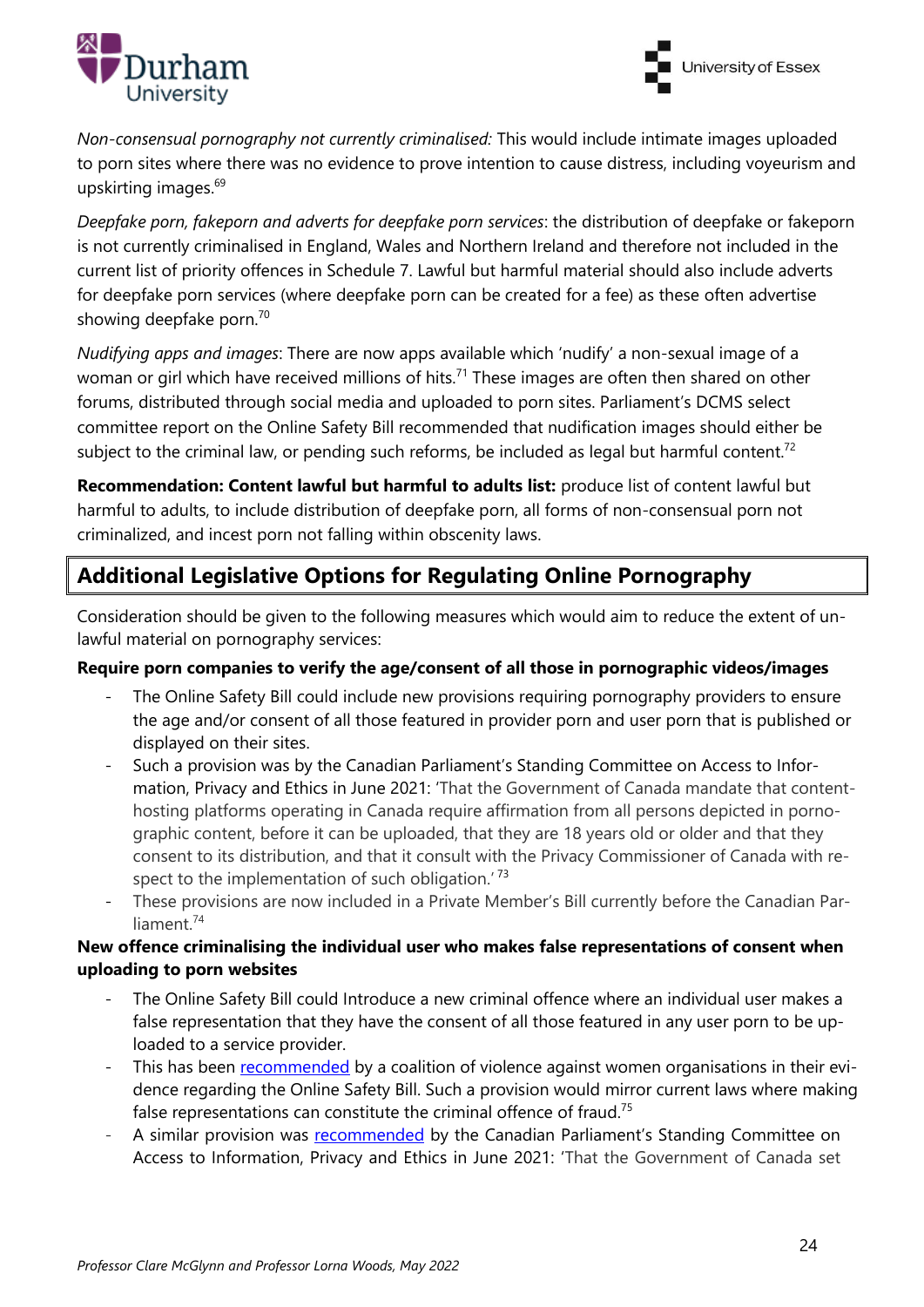



requirements for uploaders of content to provide proof of valid consent of all persons depicted and that the new regulations include penalties severe enough to act as an effective deterrent.'

#### **Expertise**

[Professor Clare McGlynn](https://www.durham.ac.uk/staff/clare-mcglynn/) QC (Hon) is an expert on laws relating to pornography, sexual violence and online abuse, including image-based sexual abuse and cyberflashing. She's co-author of the recent [study](https://academic.oup.com/bjc/article/61/5/1243/6208896) revealing 1 in 8 title on mainstream porn sites describe sexually violent porn, widely reported including in *[Sunday Times](https://www.thetimes.co.uk/article/porn-sites-used-by-children-show-criminal-sex-acts-zsl5x6rjd)* and *[New York](https://www.nytimes.com/2021/04/16/opinion/sunday/companies-online-rape-videos.html)  [Times.](https://www.nytimes.com/2021/04/16/opinion/sunday/companies-online-rape-videos.html)* She has given oral evidence before select committees of the [Scottish,](https://www.youtube.com/watch?v=E4-zrwJjRhE&feature=youtu.be&t=2h32m42s) [UK Parliament](http://data.parliament.uk/writtenevidence/committeeevidence.svc/evidencedocument/women-and-equalities-committee/womens-experiences-of-everyday-sexism-and-sexual-harassment/oral/75330.html) and New Zealand Parliament on reforms to online abuse laws, as well as recently giving [oral evidence](https://committees.parliament.uk/event/5556/formal-meeting-oral-evidence-session/) to the UK Parliament Joint Committee reviewing the Online Safety Bill. She has addressed policy audiences across Europe, Australia, Korea and the US, as well as working with social media companies including Facebook, Google and TikTok to develop their policies. She played a key role in the [campaign](http://www.womensgrid.org.uk/groups/?p=2965) to include rape pornography within the extreme pornography laws, working together with the End Violence Against Women Coalition and Rape Crisis South London. She is a co-author of the recently published books *[Cyberflashing: recognising harms, reforming laws](https://bristoluniversitypress.co.uk/cyberflashing)* (2021) and *[Image-](https://www.routledge.com/Image-based-sexual-abuse-A-study-on-the-causes-and-consequences-of-non-consensual/Henry-Mcglynn-Flynn-Johnson-Powell-Scott/p/book/9780815353836)[Based Sexual Abuse: a study on the causes and consequences of non-consensual imagery](https://www.routledge.com/Image-based-sexual-abuse-A-study-on-the-causes-and-consequences-of-non-consensual/Henry-Mcglynn-Flynn-Johnson-Powell-Scott/p/book/9780815353836)* (2021). [www.ClareMcGlynn.com](http://www.claremcglynn.com/) @McGlynnClare

[Professor Lorna Woods,](https://www.essex.ac.uk/people/woods91406/lorna-woods) OBE is Professor of Internet Law at the University of Essex and a member of the Human Rights Centre. She started her career in private practice, advising in the technology, media and telecommunications sectors and, since moving to academia, she has taught and researched in these areas. Professor Woods has received an OBE for her services to internet safety policy. Her most recent project, with Carnegie UK Trust, is on [the regulation of social media,](https://d1ssu070pg2v9i.cloudfront.net/pex/pex_carnegie2021/2019/04/06084627/Online-harm-reduction-a-statutory-duty-of-care-and-regulator.pdf) introducing and arguing for a systemic approach. This work underpinned the UK government's approach to legislation; she has been invited to give evidence to numerous Parliamentary select committees both in the UK and abroad, and regularly presents on law and tech at policy conferences. Recent publications include ["Obliging Platforms to Accept a Duty of Care"](https://oxford.universitypressscholarship.com/view/10.1093/oso/9780197616093.001.0001/oso-9780197616093-chapter-6) in Moore and Timbini (eds) *Regulating Big Tech: Policy Responses to Digital Dominance* (OUP, 2021) and a co-edited collection, *[Perspectives on Platform Regulation Concepts and Models of Social Media Governance Across the Globe](https://www.nomos-elibrary.de/10.5771/9783748929789/perspectives-on-platform-regulation)* (Nomos, 2021). Professor Woods also researches digital human rights, including a chapter on freedom of expression in Peers et al (eds) *[The Charter of Fundamental Rights: A Commentary](https://www.bloomsbury.com/uk/eu-charter-of-fundamental-rights-9781509933471/)* (2nd ed) (Hart, 2021). She is a senior associate research fellow at the Information law and Policy Centre, Institute of Advanced Legal Studies, University of London, a member of the Centre for Science and Policy network at the University of Cambridge and a fellow of the Royal Society for Arts.

<sup>1</sup> Titheradge, N., & Croxford, R. (2021). [The](https://www.bbc.co.uk/news/uk-57255983) children selling explicit videos on OnlyFans. BBC News Online, 27 May The [children selling explicit videos on OnlyFans -](https://www.bbc.co.uk/news/uk-57255983) BBC News See also Waterson, J. (2019). UK's porn age‐verification rules can be circumvented in minutes. *The Guardian*,19 April [UK's porn age-verification rules can be circumvented in minutes | Child protec](https://www.theguardian.com/society/2019/apr/19/uks-porn-age-verification-rules-can-be-circumvented-in-minutes)[tion | The Guardian](https://www.theguardian.com/society/2019/apr/19/uks-porn-age-verification-rules-can-be-circumvented-in-minutes)

<sup>2</sup> A recent survey of 16–17-year-olds in the UK found that 46% had used a VPN (Virtual Private Network) or Tor browser, and another 23% knew what they were: Thurman, N., & Obster, F. (2021). [The regulation of internet pornography:](https://onlinelibrary.wiley.com/doi/epdf/10.1002/poi3.250)  [What a survey of under‐18s tells us about the necessity for and potential efficacy of emerging legislative approaches](https://onlinelibrary.wiley.com/doi/epdf/10.1002/poi3.250). *Policy Internet*, 13, 415–432. See also Thurman et al (2022) '[Lessons from France on the regulation of internet pornography: how dis](https://onlinelibrary.wiley.com/doi/10.1002/poi3.293)[placement, circumvention and legislative scope may limit the efficacy of Article 23](https://onlinelibrary.wiley.com/doi/10.1002/poi3.293)' *Policy and Internet* 1-22.

<sup>3</sup> For information on the content and harms of pornography, see Government Equalities Office, *[The relationship be](https://assets.publishing.service.gov.uk/government/uploads/system/uploads/attachment_data/file/976730/The_Relationship_between_Pornography_use_and_Harmful_Sexual_Attitudes_and_Behaviours-_literature_review_v1.pdf)[tween pornography use and harmful sexual attitudes and behaviours](https://assets.publishing.service.gov.uk/government/uploads/system/uploads/attachment_data/file/976730/The_Relationship_between_Pornography_use_and_Harmful_Sexual_Attitudes_and_Behaviours-_literature_review_v1.pdf)* February 2020.

Note that pornography is regulated in many different ways, including provisions regarding video on demand, currently under review as part of the broadcasting White Paper. In terms of regulating pornography content, such dedicated regulatory regimes may be more appropriate forms of governance.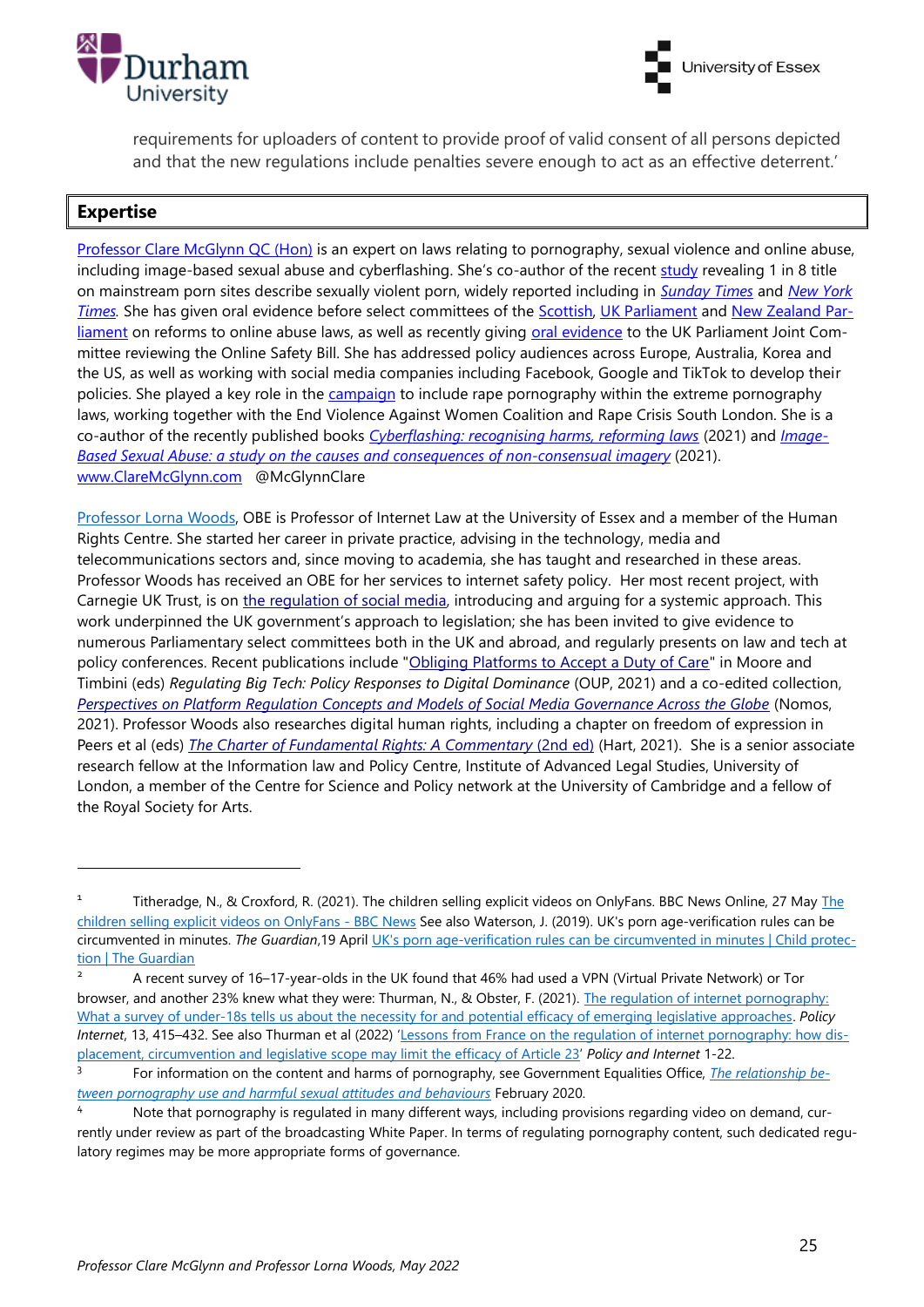

<sup>5</sup> Clare McGlynn and Fiona Vera-Gray, *Huffington Post*, 28 June 2019: [Porn Website T&Cs Are A Works Of Fiction. We](https://www.huffingtonpost.co.uk/entry/porn-website-tcs_uk_5d132febe4b09125ca466358)  [Need Radical Measures To Take Them On. | HuffPost UK Life \(huffingtonpost.co.uk\)](https://www.huffingtonpost.co.uk/entry/porn-website-tcs_uk_5d132febe4b09125ca466358)

<sup>6</sup> [#NotYourPorn Is The Campaign Fighting To Get Non-Consensual Content Removed From UK Porn Sites \(bustle.com\)](https://www.bustle.com/p/notyourporn-is-the-campaign-fighting-to-get-non-consensual-content-removed-from-uk-porn-sites-18669297) and [Pornhub: The ongoing revenge porn investigation \(openaccessgovernment.org\).](https://www.openaccessgovernment.org/revenge-porn-investigation/76810/)

7 The Secretary of State's power to add to these schedules has come under criticism (cl 55 and cl 176).

8 For concerns regarding the focus in the Bill on specific criminal offences, see the comments of the Independent Reviewer of Terrorism Legislation: Microsoft Word - [Re OSB and Terrorism Legislation.docx \(independent.gov.uk\)](https://terrorismlegislationreviewer.independent.gov.uk/wp-content/uploads/2022/04/Re-OSB-and-Terrorism-Legislation-1.pdf)

9 Some reflection of this type of approach can be seen in the definitions of content harmful to adults and harmful to children, which both refer to content 'of a kind'.

<sup>10</sup> Explanatory Notes, para 82

<sup>11</sup> See c l9(4) and associated Explanatory Notes, para 91.

<sup>12</sup> "Proactive Technology" is defined at cl 184 and includes "content moderation technology", "user profiling technology" and "behaviour identification technology".

<sup>13</sup> A representative sample of 1,142 UK children: BBFC (2020), Young people, pornography & age-verification p 15.

<sup>14</sup> As evidenced in BBFC 2020 study and Thurman, N., & Obster, F. (2021). The regulation of internet pornography: What a survey [of under‐18s tells us about the necessity for and potential efficacy of emerging legislative approaches](https://onlinelibrary.wiley.com/doi/epdf/10.1002/poi3.250). *Policy Internet*, 13, 415–432.

15 Thurman, N., & Obster, F. (2021). The regulation of internet pornography: What a survey of under-18s tells us about [the necessity for and potential efficacy of emerging legislative approaches.](https://onlinelibrary.wiley.com/doi/epdf/10.1002/poi3.250) *Policy Internet*, 13, 415–432. https://doi.org/10.1002/poi3.250

16 BBFC (2020) Young people, pornography & age-verification p 26.

<sup>17</sup> Thurman, N., & Obster, F. (2021). The regulation of internet pornography: What a survey of under-18s tells us about [the necessity for and potential efficacy of emerging legislative approaches.](https://onlinelibrary.wiley.com/doi/epdf/10.1002/poi3.250) *Policy Internet*, 13, 415–432, p 418. This is higher than a similar survey with French 15-17 year-olds which found 9% had used a VPN and 33% knew of them: Thurman et al (2022) '[Lessons from France on the regulation of internet pornography: how displacement, circumvention and legislative scope](https://onlinelibrary.wiley.com/doi/10.1002/poi3.293)  [may limit the efficacy of Article 23](https://onlinelibrary.wiley.com/doi/10.1002/poi3.293)' *Policy and Internet* 1-22.

<sup>18</sup> Children's Commissioner (2013) Basically porn is everywhere.pdf (childrenscommissioner.gov.uk).

<sup>19</sup> Thurman et al (2022) (above) and **Twitter Has Started Blocking Porn in Germany | WIRED** 

<sup>20</sup> [Mysterious owner of Pornhub found living in London -](https://www.theglobeandmail.com/politics/article-mysterious-owner-of-pornhub-found-living-in-london/) The Globe and Mail

<sup>21</sup> NSPCC, *Time to act – an assessment of the Online Safety Bill* (April 2022) p 17: [time-to-act.pdf \(nspcc.org.uk\).](https://www.nspcc.org.uk/globalassets/documents/research-reports/time-to-act.pdf) The NSPCC does note that 'OnlyFans will be required to introduce age verification measures to comply with the Video Sharing Platforms (VSP) regime, although it is anticipated that the online safety regime will supersede these arrangements. As a result, there is a potentially perverse outcome whereby OnlyFans is subject to a less onerous regulatory regime when the Online Safety Act takes effect.'

<sup>22</sup> Section 66(3) of the Criminal Justice and Immigration Act 2008.

<sup>23</sup> There may be a query about the boundary between provider porn and journalistic content (see cl 49(2)(q) and 50) in relation to a publication like the Sunday Sport.

<sup>24</sup> In oral evidence before the DCMS select committee the then Secretary of State stated that: 'I believe that the preponderance of commercial pornography sites have user-generated content on them, so most of them will be in scope', quoted in para 216 in Joint Committee report regarding Online Safety Bill: [Draft Online Safety Bill \(parliament.uk\).](https://committees.parliament.uk/publications/8206/documents/84092/default/)

 $25$  Part 4A Communications Act 2003 – some services notified under this regime are adult services:

https://www.ofcom.org.uk/\_data/assets/pdf\_file/0021/67710/list\_of\_regulated\_video\_on\_demand\_services.pdf <sup>26</sup> Online Safety Bill, <u>Impact assessment</u>, Jan 2022, p 28.

<sup>27</sup> <https://www.bbfc.co.uk/industry-services>

<sup>28</sup> CPS Guidance citing *Perrin* [\[2002\] EWCA Crim 747:](https://www.bailii.org/ew/cases/EWCA/Crim/2002/747.html) [Obscene Publications | The Crown Prosecution Service](https://www.cps.gov.uk/legal-guidance/obscene-publications)  [\(cps.gov.uk\).](https://www.cps.gov.uk/legal-guidance/obscene-publications)

<sup>29</sup> There were only 54 charges under the Obscene Publications Act 1959 in 2018-2019: [COVER PAGE \(cps.gov.uk\).](https://www.cps.gov.uk/sites/default/files/documents/publications/cps-vawg-report-2019.pdf)

<sup>30</sup> Fiona Vera-Gray, Clare McGlynn et al (2021) [Sexual violence as a sexual script in mainstream online pornography](https://academic.oup.com/bjc/advance-article/doi/10.1093/bjc/azab035/6208896) *British Journal of Criminology* 61: 1243-1260, pp 1254-1255. See also Fiona Vera-Gray and Clare McGlynn[, Opinion: Sexually vio](https://www.thejournal.ie/readme/porn-5431234-May2021/?utm_source=shortlink)[lent pornography is being promoted to first-time users of top sites \(thejournal.ie\)](https://www.thejournal.ie/readme/porn-5431234-May2021/?utm_source=shortlink) 'Teen' was the most common way to describe pornography than any description of a sex act or body part, and it appears to be slightly more common in content describing sexual violence (1249).

<sup>31</sup> These titles are taken from videos found on the largest mainstream commercial porn sites in the UK, as discussed in Vera-Gray, McGlynn et al (above).

University of Essex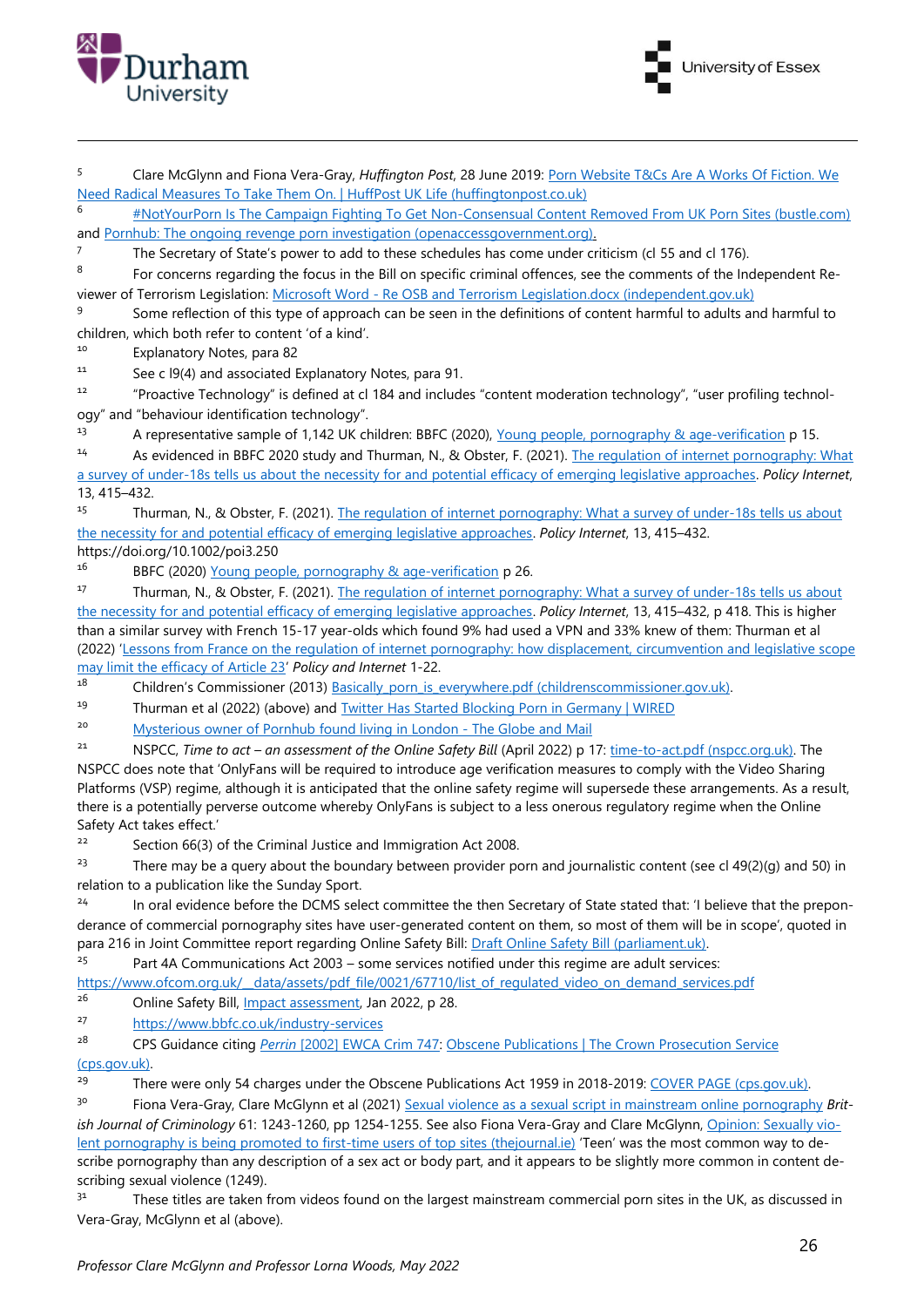



<sup>32</sup> Section 51A Civic Government (Scotland) Act 1982.

33 For an analysis of the extreme pornography offence, data on prosecutions and recommendations for reform, see Clare McGlynn and Hannah Bows, ['Possessing Extreme Pornography: Policing, Prosecutions and the Need for Reform'](https://journals.sagepub.com/doi/full/10.1177/0022018319877783) (2020) 83(6) *Journal of Criminal Law* 473-488 and Clare McGlynn and Erika Rackley, [Criminalising Extreme Pornography: A Lost Opportunity](https://claremcglynn.files.wordpress.com/2018/03/mcglynn-rackley-crim-lr-final-march-2009.pdf) (2009) *Criminal Law Review* 245-260.

<sup>34</sup> [Extreme Pornography | The Crown Prosecution Service \(cps.gov.uk\)](https://www.cps.gov.uk/legal-guidance/extreme-pornography)

35 To further confuse, there is no symmetry between the meaning of 'obscene' in the extreme pornography offence (a lower threshold based on the 'ordinary' meaning of the word) and obscenity under the Obscene Publications Act (meaning the actions must also 'deprave and corrupt'). For an explanation and discussion, see Clare McGlynn and Hannah Bows, ['Possessing](https://journals.sagepub.com/doi/full/10.1177/0022018319877783)  [Extreme Pornography: Policing, Prosecutions and the Need for Reform'](https://journals.sagepub.com/doi/full/10.1177/0022018319877783) (2020) 83(6) *Journal of Criminal Law* 473-488.

36 [Extreme Pornography | The Crown Prosecution Service \(cps.gov.uk\)](https://www.cps.gov.uk/legal-guidance/extreme-pornography)

37 400672 CH4-EN TEXT (legislation.gov.uk)

 $3<sup>8</sup>$  Titles from Fiona Vera-Gray, Clare McGlynn et al (2021).

39 [Extreme Pornography | The Crown Prosecution Service \(cps.gov.uk\)](https://www.cps.gov.uk/legal-guidance/extreme-pornography)

40 Titles from Fiona Vera-Gray, Clare McGlynn et al (2021).

<sup>41</sup> Section 51A Civic Government (Scotland) Act 1982.

<sup>42</sup> Home Office, *Consultation: on the possession of extreme pornographic material* (2005) para 38.

<sup>43</sup> For more information on the prevalence and harms of intimate image abuse, see the summary given in Clare McGlynn and Lorna Woods, Image-Based Sexual Abuse, Pornography Platforms and the Digital Services Act, available at: [Im](https://hateaid.org/wp-content/uploads/2022/01/ImageBasedAbuse-and-DSA-Expert-Opinion-McGlynn-and-Woods-17-Jan-2022.pdf)[ageBasedAbuse-and-DSA-Expert-Opinion-McGlynn-and-Woods-17-Jan-2022.pdf \(hateaid.org\)](https://hateaid.org/wp-content/uploads/2022/01/ImageBasedAbuse-and-DSA-Expert-Opinion-McGlynn-and-Woods-17-Jan-2022.pdf)

44 Revenge Porn Helpline, *Intimate Image Abuse - an evolving landscape* (2021): [RP\\_report\\_full\\_final\\_AW \(revengeporn](https://revengepornhelpline.org.uk/assets/documents/intimate-image-abuse-an-evolving-landscape.pdf?_=1639471939)[helpline.org.uk\)](https://revengepornhelpline.org.uk/assets/documents/intimate-image-abuse-an-evolving-landscape.pdf?_=1639471939)

<sup>45</sup> Survey of 6,109 participants across Australia, New Zealand and the United Kingdom: Henry, McGlynn et al, *[Image-](https://www.routledge.com/Image-based-sexual-abuse-A-study-on-the-causes-and-consequences-of-non-consensual/Henry-Mcglynn-Flynn-Johnson-Powell-Scott/p/book/9780815353836)[Based Sexual Abuse: a study on the causes and consequences of non-consensual sexual imagery](https://www.routledge.com/Image-based-sexual-abuse-A-study-on-the-causes-and-consequences-of-non-consensual/Henry-Mcglynn-Flynn-Johnson-Powell-Scott/p/book/9780815353836)* (Routledge, 2021), p 29.

<sup>46</sup> Fiona Vera-Gray, Clare McGlynn et al (2021) 61(5) [Sexual violence as a sexual script in mainstream online pornogra](https://academic.oup.com/bjc/advance-article/doi/10.1093/bjc/azab035/6208896)[phy](https://academic.oup.com/bjc/advance-article/doi/10.1093/bjc/azab035/6208896) *British Journal of Criminology* 1243-1260.

<sup>47</sup> [#NotYourPorn Is The Campaign Fighting To Get Non-Consensual Content Removed From UK Porn Sites \(bustle.com\)](https://www.bustle.com/p/notyourporn-is-the-campaign-fighting-to-get-non-consensual-content-removed-from-uk-porn-sites-18669297) and [Pornhub: The ongoing revenge porn investigation \(openaccessgovernment.org\).](https://www.openaccessgovernment.org/revenge-porn-investigation/76810/)

48 [Opinion | The Children of Pornhub -](https://www.nytimes.com/2020/12/04/opinion/sunday/pornhub-rape-trafficking.html) The New York Times (nytimes.com) and Opinion | Why Do We Let Corporations Profit From Rape Videos? - [The New York Times \(nytimes.com\).](https://www.nytimes.com/2021/04/16/opinion/sunday/companies-online-rape-videos.html?smid=tw-share)

49 Fiona Vera-Gray, Clare McGlynn et al (2021) 61(5) [Sexual violence as a sexual script in mainstream online pornogra](https://academic.oup.com/bjc/advance-article/doi/10.1093/bjc/azab035/6208896)[phy](https://academic.oup.com/bjc/advance-article/doi/10.1093/bjc/azab035/6208896) *British Journal of Criminology* 1243-1260

50 Clare McGlynn and Fiona Vera-Gray, Porn Website T&Cs Are A Works Of Fiction. We Need Radical Measures To Take [Them On. | HuffPost UK Life \(huffingtonpost.co.uk\)](https://www.huffingtonpost.co.uk/entry/porn-website-tcs_uk_5d132febe4b09125ca466358)

51 Government Press release, 4 February 2022: [Online safety law to be strengthened to stamp out illegal content -](https://www.gov.uk/government/news/online-safety-law-to-be-strengthened-to-stamp-out-illegal-content?msclkid=39bf3c7dcee011ecbe211d6e2e183be6) [GOV.UK \(www.gov.uk\).](https://www.gov.uk/government/news/online-safety-law-to-be-strengthened-to-stamp-out-illegal-content?msclkid=39bf3c7dcee011ecbe211d6e2e183be6) For a short blog on the problems with terminology 'revenge porn', see Clare McGlynn and Erika Rackley, Not 'revenge porn', but abuse: let's call it image[-based sexual abuse by @McGlynnClare & @erikarackley | Everyday Victim](http://everydayvictimblaming.com/media-complaints/not-revenge-porn-but-abuse-lets-call-it-image-based-sexual-abuse-by-‏mcglynnclare-erikarackley/)  [Blaming](http://everydayvictimblaming.com/media-complaints/not-revenge-porn-but-abuse-lets-call-it-image-based-sexual-abuse-by-‏mcglynnclare-erikarackley/) and Clare McGlynn and Erika Rackley, 'Image-Based Sexual Abuse' (2017) 37 *[Oxford Journal of Legal Studies](https://academic.oup.com/ojls/article/37/3/534/2965256?guestAccessKey=349e7a45-7633-4b34-8e69-9d39aef546ab)* 534-561.

<sup>52</sup> See discussion in the Law Commissio[n Consultation on Intimate Image Abuse,](https://s3-eu-west-2.amazonaws.com/lawcom-prod-storage-11jsxou24uy7q/uploads/2021/02/Intimate-image-abuse-consultation-paper.pdf) para 6.51.

53 For more information, see the Law Commission website for this project: Taking, making and sharing intimate images [without consent | Law Commission](https://www.lawcom.gov.uk/project/taking-making-and-sharing-intimate-images-without-consent/)

<sup>54</sup> The law in Northern Ireland replicates English law, see Northern Ireland (Justice Act (Northern Ireland) 2016, ss.51- 53.

<sup>55</sup> Section 2, Abusive Behaviour and Sexual Harm Act (Scotland) Act 2016.

<sup>56</sup> Furthermore, service providers will find themselves challenged to determine the scope of their obligations as they are likely to find that their own community standards provide a broader definition of non-consensual distribution of sexual images than current English law. Technically, therefore, it could be that service providers determine their obligations according to two categories: the first being a broad approach where non-consensual distribution per se is included in community standards or terms and conditions; and, secondly, the more limited priority content obligation which only applies to a limited sub-set of these abusive behaviours.

<sup>57</sup> This is straightforward. Scots law provides a definition of intimate image or video as including material ' whether or not the image has been altered in any way' (section 3(2) Abusive Behaviour and Sexual Harm Act 2016.

 $5<sup>8</sup>$  The equivalent offence in Scotland is to be found in section 51 of the Civic Government (Scotland) Act 1982. The law also differs in Northern Ireland.